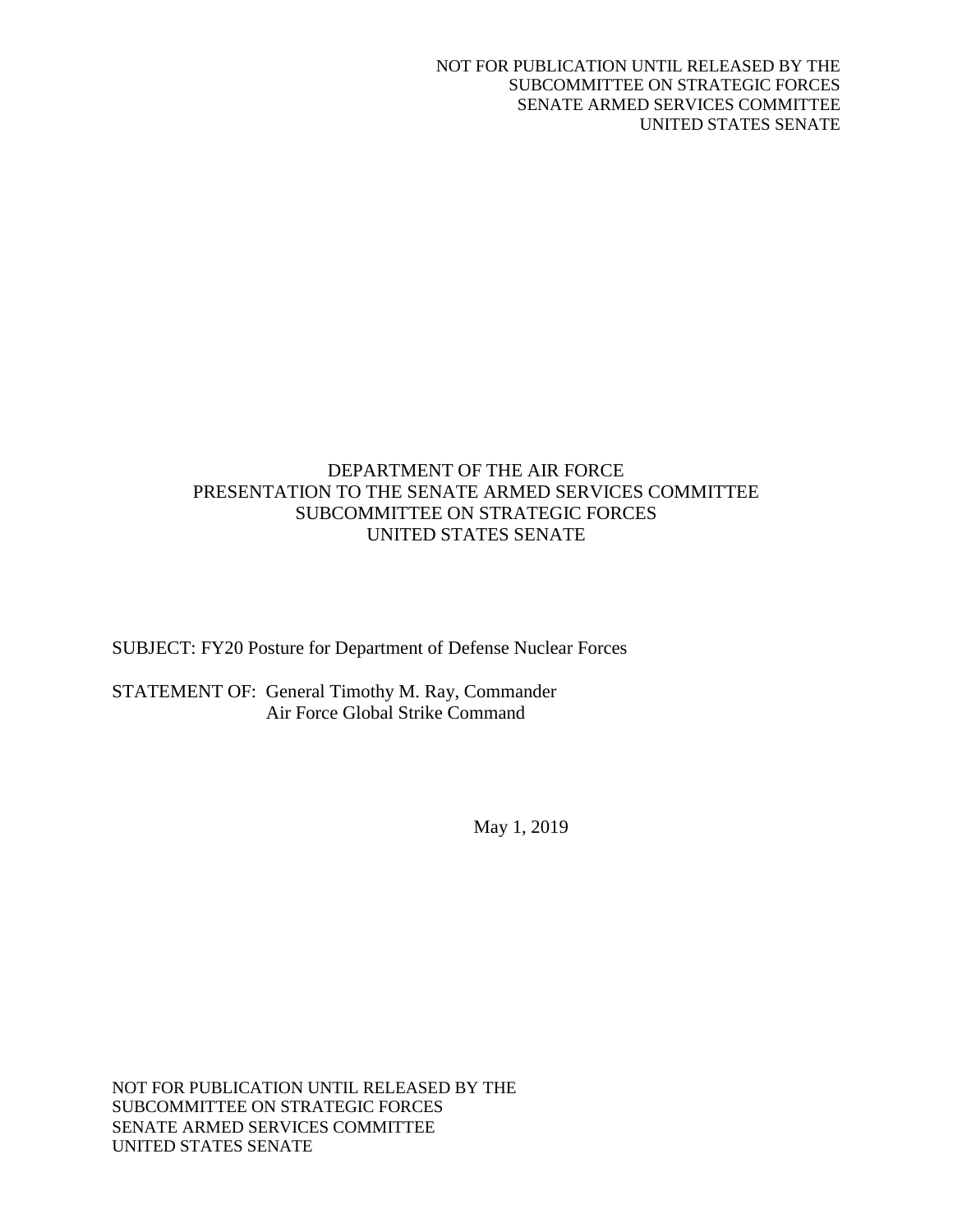## **Introduction**

For the last three years in Europe as the Commander, Third Air Force and the Deputy Commander, United States European Command, I had a front row seat in the great power competition unfolding in Europe, the Mediterranean, North Africa, and the Middle East. It is abundantly clear we must bring about a significant transition in our capabilities and our thinking as we turn our attention from seventeen years of conflict in the Middle East and counterterrorism operations to potential conflict with global competitors with more capable technology and growing strategic capabilities. Air Force Global Strike Command (AFGSC) has a central role in delivering what the nation needs most: a safe, secure, reliable, effective, and affordable longrange precision strike force – nuclear and conventional. This is a dialogue of blending what must and must not change. Safety, security, reliability and the American Public's trust in the nuclear force is nonnegotiable and must remain the bedrock of how we operate. What must change is the manner in which we train, prepare, sustain, and modernize. The Air Force nuclear arsenal can no longer be a collection of expensive programs; it must be grounded in relevant operational concepts of operations, affordable acquisition programs, improved and affordable sustainment, and robust training underwritten by effective nuclear command and control.

Transitions are the most difficult undertakings, but we have a unique opportunity to partner with Congress, the combatant commanders, and the Office of the Secretary of Defense to press forward with affordable, cost effective, and innovative solutions to ensure our Intercontinental Ballistic Missile (ICBM) and bomber forces are ready for the challenges of the 21st century.

Thank you for the on-time 2019 funding; predictable, reliable, and flexible budgets, coupled with the right authorities to drive competition are elemental to our future success.

#### **Context**

I am personally committed to the Secretary of the Air Force and Chief of Staff of the Air Force and their three lines of effort: the Air Force We Need, building a more lethal force,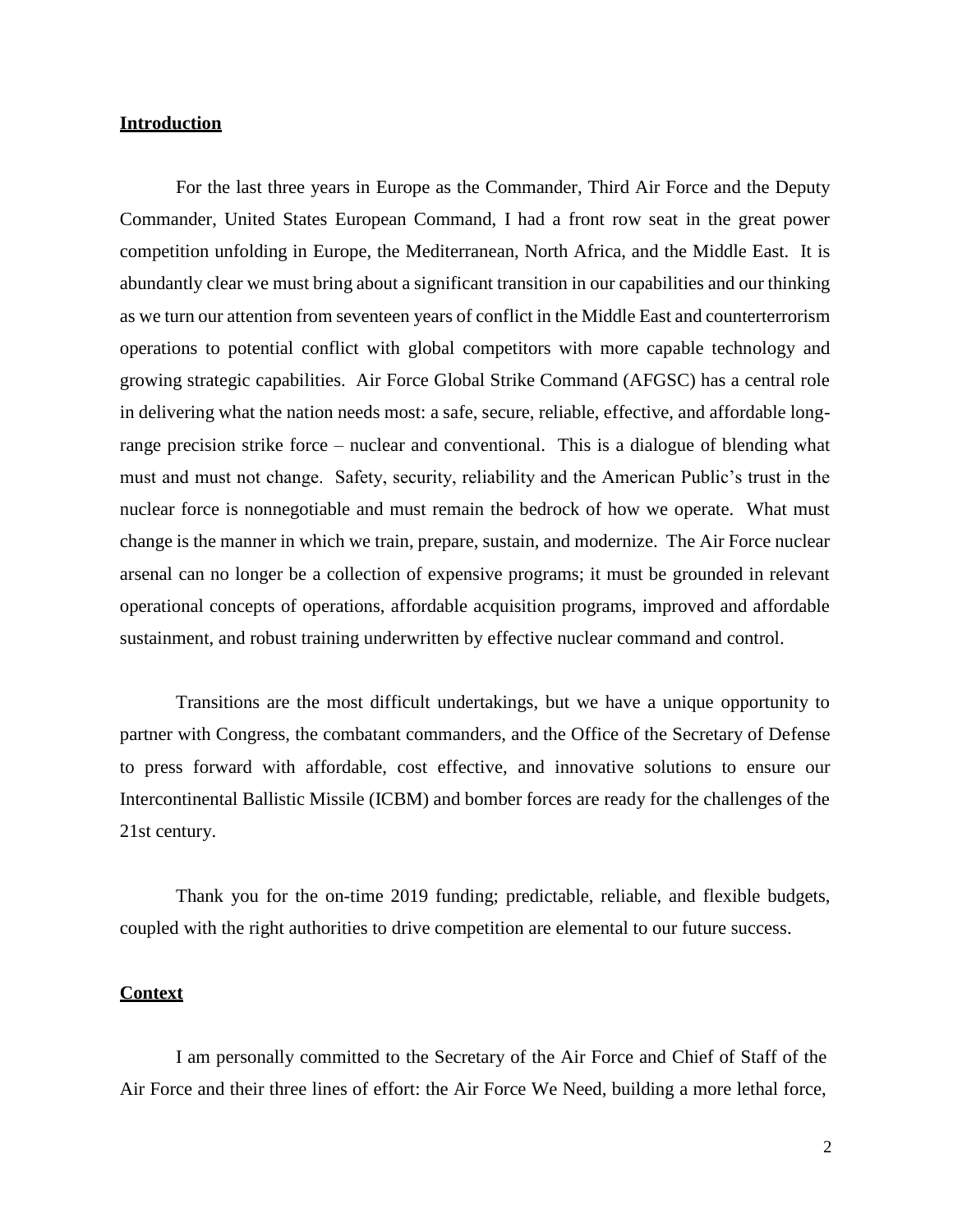and fielding tomorrow's Air Force faster and smarter. AFGSC is the warfighting command responsible for simultaneously executing two legs of the nuclear triad, overseeing the nation's Nuclear Command, Control, and Communications (NC3) capabilities and accomplishing longrange precision strike missions across the globe. Previous commanders testified from the perspective of a traditional Organize, Train, and Equip (OT&E) major command. Today, the AFGSC Commander is the Air Component Commander to United States Strategic Command (USSTRATCOM) which is a very different role. This provides a different perspective into how AFGSC forces are employed to fight. From this seat, it is possible to make decisions based on war-time operational impact rather than simply providing the forces. As modernization and sustainment programs progress, there will be ongoing analysis that leads us to risk-informed and balanced decisions throughout all phases of the acquisition process. An iterative, informed, and agile process is a key enabler for ensuring our deterrent and warfighting capabilities – legacy as well as follow-on – are firmly focused on meeting the anticipated challenges of the decades ahead. The pace of developing emerging technologies has changed drastically. Chasing the most exquisite technical solutions is too expensive and takes too much time. The pursuit should be the right strategies, "good enough" technology on-time, stable requirements, and owning the tech-baseline to support future development.

There have already been success stories as a result of these practices. For example, the Air Force selected the UH-1N replacement helicopter for \$1.7 billion less than the service cost estimate. The decision to compete this contract was absolutely the right call and the competition it drove between the bidders resulted in lower prices for the Air Force. In terms of operations and sustainment, the Air Force will own the data rights and maintenance, which makes this option much more affordable in the long-term. We are particularly pleased with the unprecedented results digital based modeling and engineering has yielded in one of our most critical programs, Ground Based Strategic Deterrent (GBSD). This process is reducing risk at a faster rate and the certainty gained in the risk reduction will have a positive impact on the bottom line further down the road.

Affordability is imperative to maintain relevancy and the command is committed to seeking innovative ways to bring the cost of modernization down. There is potential for billions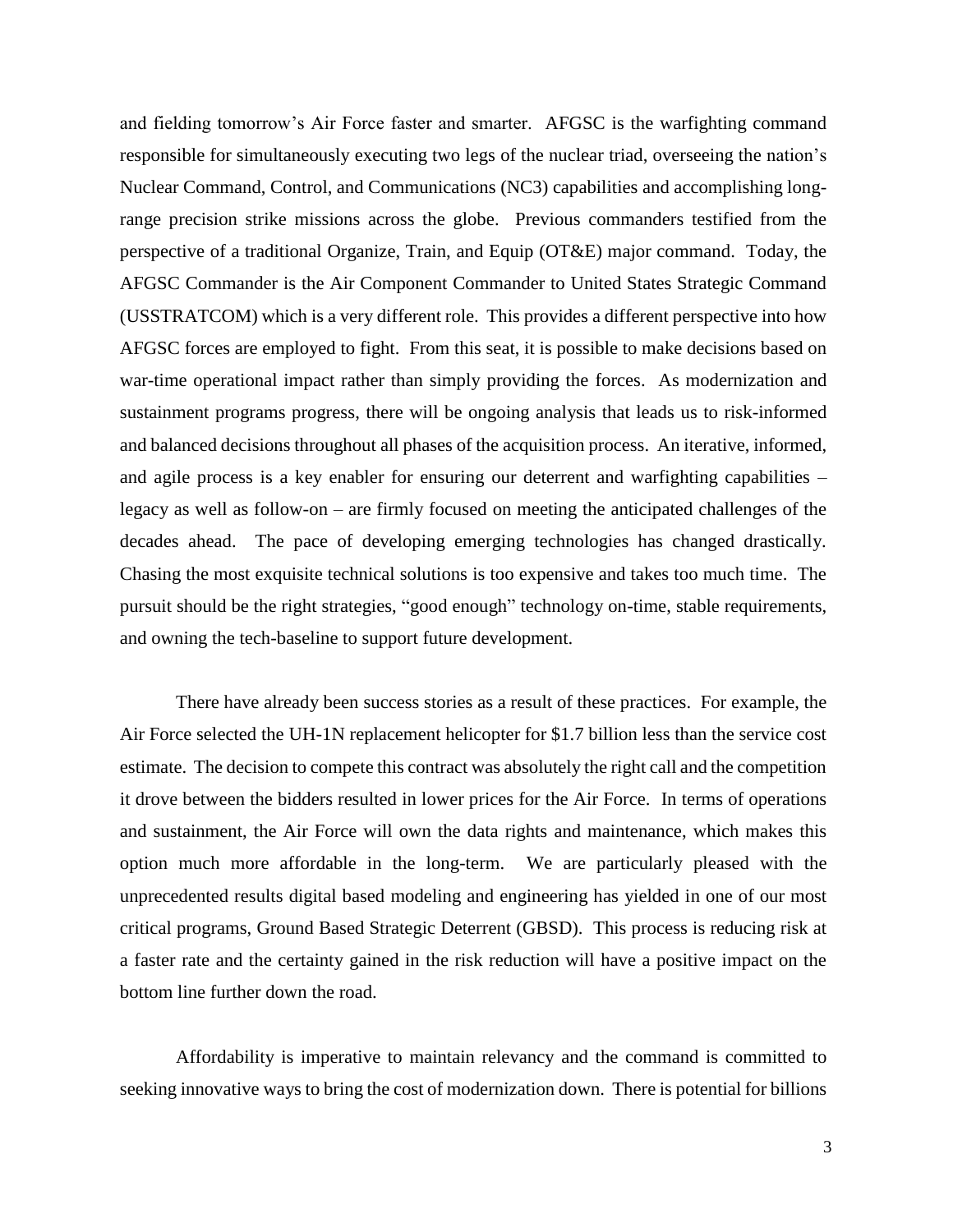of dollars in savings in modernization and sustainment programs, but the Air Force must be deliberate when developing the requirements and making subsequent investment decisions. Building this trust with the nation's leaders is critical to fostering productive teamwork. Make no mistake, the nation's nuclear weapon systems and legacy bombers are old and are no longer aging gracefully. The burden of cost to sustain and maintain our legacy systems will continue to increase, and there is no long-term affordable solution that does not include replacing those systems and components affected by age-out and technological obsolescence. The command's promise is to deliver those replacements as efficiently and affordably as possible.

## **Air Force Global Strike Command Priorities**

#### **Componency to USSTRATCOM**

In 2018, my predecessor updated this committee on the reorganization effort aligning AFGSC as the single, full-time air component to USSTRATCOM and streamlined the lines of authority for our bomber and ICBM forces. The commander of AFGSC is now the commander of Air Forces Strategic – Air (AFSTRAT-Air) and the Joint Forces Air Component Commander (JFACC) as designated by the Commander of USSTRATCOM (CDRUSSTRATCOM).

Under the previous construct, responsibilities for the air, space, and naval strategic missions were spread across several lines of authority. Now, the Joint-Global Strike Operations Center (J-GSOC) handles the day-to-day responsibilities of the strategic nuclear mission for USSTRATCOM's air component. The J-GSOC consists of the Joint Air Operations Center (JAOC) and Joint Nuclear Operations Center (JNOC). The JAOC handles the conventional portion of the command's mission while the JNOC focuses on the nuclear portion. The National Airborne Operations Center (NAOC) is also aligned under the J-GSOC. When combined with AFGSC's existing responsibility for the E-4B aircraft, AFSTRAT, through USSTRATCOM, is better postured to present the NAOC mission to support the President and Secretary of Defense. The Standoff Munitions Application Center (SMAC) provides expertise in planning and targeting of Air Force standoff weapons. The Cruise Missile Support Activity Atlantic (CMSALANT) and Pacific (CMSAPAC), aligned under the Navy's Fleet Forces day-to-day,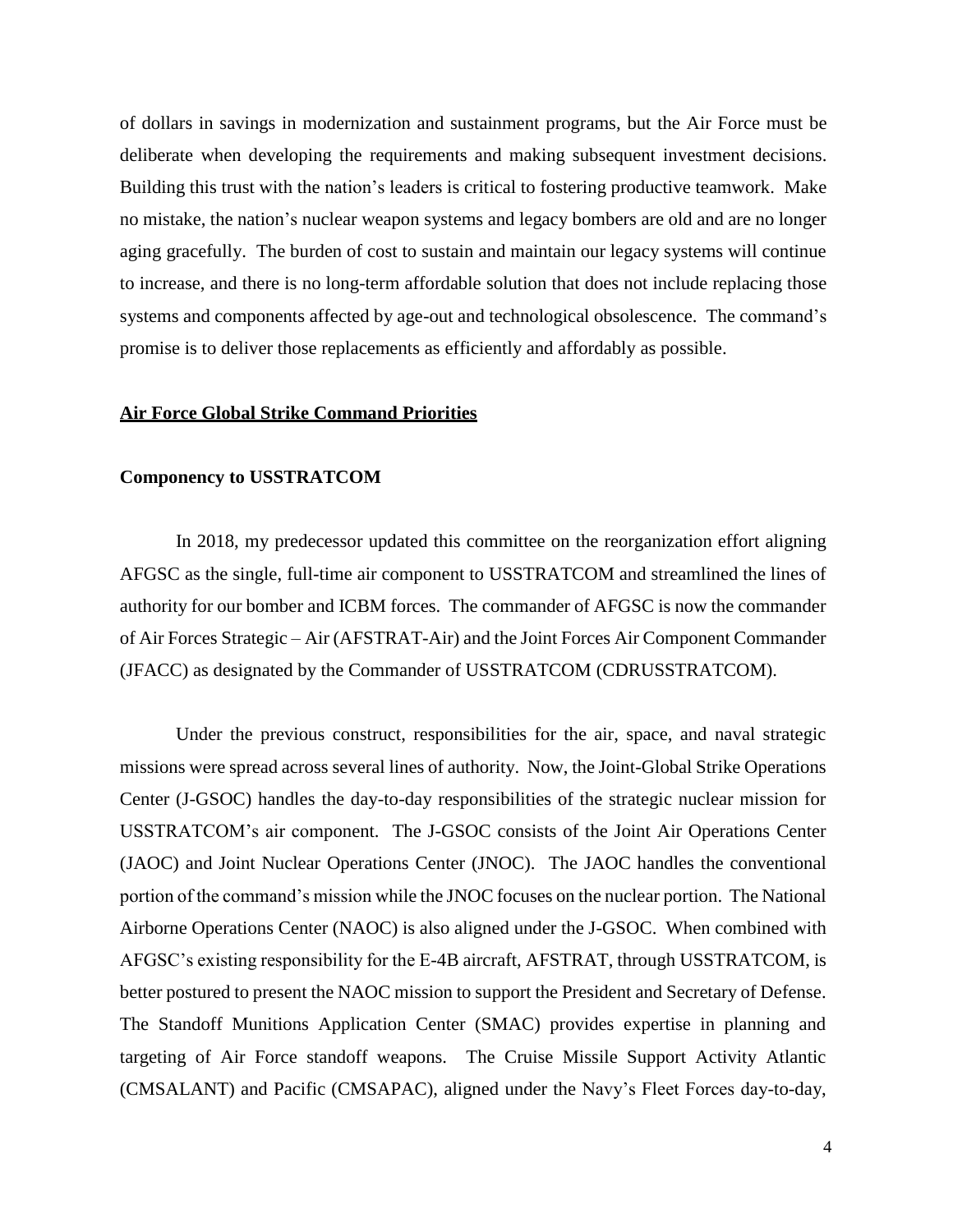support the J-GSOC during complex, joint targeting operations required by any combatant commander.

As CDRUSSTRATCOM's designated JFACC in addition to the Commander, AFSTRAT-Air, this dual-hatted position provides the ability to monitor, control, and direct all the air assets assigned or attached to USSTRATCOM anywhere in the world. These include the Air Force bomber, tanker, intelligence, surveillance, and reconnaissance, and ICBM forces as well as the USSTRATCOM Airborne Command Post (ABNCP) and Take Charge and Move Out (TACAMO) missions. The JFACC also supplies a common operating picture to CDRUSSTRATCOM that provides status and locations of all air assets. The success of this restructuring has been proven during global exercises for two years now, and this is a much better operations-focused construct than the previous organization.

This is relevant because the authorities granted to these positions enable an assessment of how best to accomplish the warfighting and OT&E missions through risk-informed and balanced decision making. As the warfighter, executing as the Air Component Commander, it has revealed things that have been invalid for a long time and provided the opportunity to put operating concepts in place that enhance lethality and improve relevancy. How we prioritize sustainment and modernization, Forward Locate Aircraft Generate (FLAG) operations, and requirements validation on command and control parameters are all examples of how this position is able to optimize and prioritize. There is an opportunity to make deliberate, riskinformed decisions to bring costs down based on operational impact.

## **Security**

Security is one of the most fundamental competencies the nation demands of the military. The right questions about security need to be asked and innovative teams should determine how best to secure our installations and assets. This is more than Security Forces Defenders at the gate; this is preparing for threats from unmanned aerial systems, cyber, and other potential threats across multiple domains. The United States no longer enjoys the sanctuary it used to and the warfighting domains continue to expand, challenging the nation's collective understanding and application of warfare, ideas of national defense, and theories of victory. In 2017, the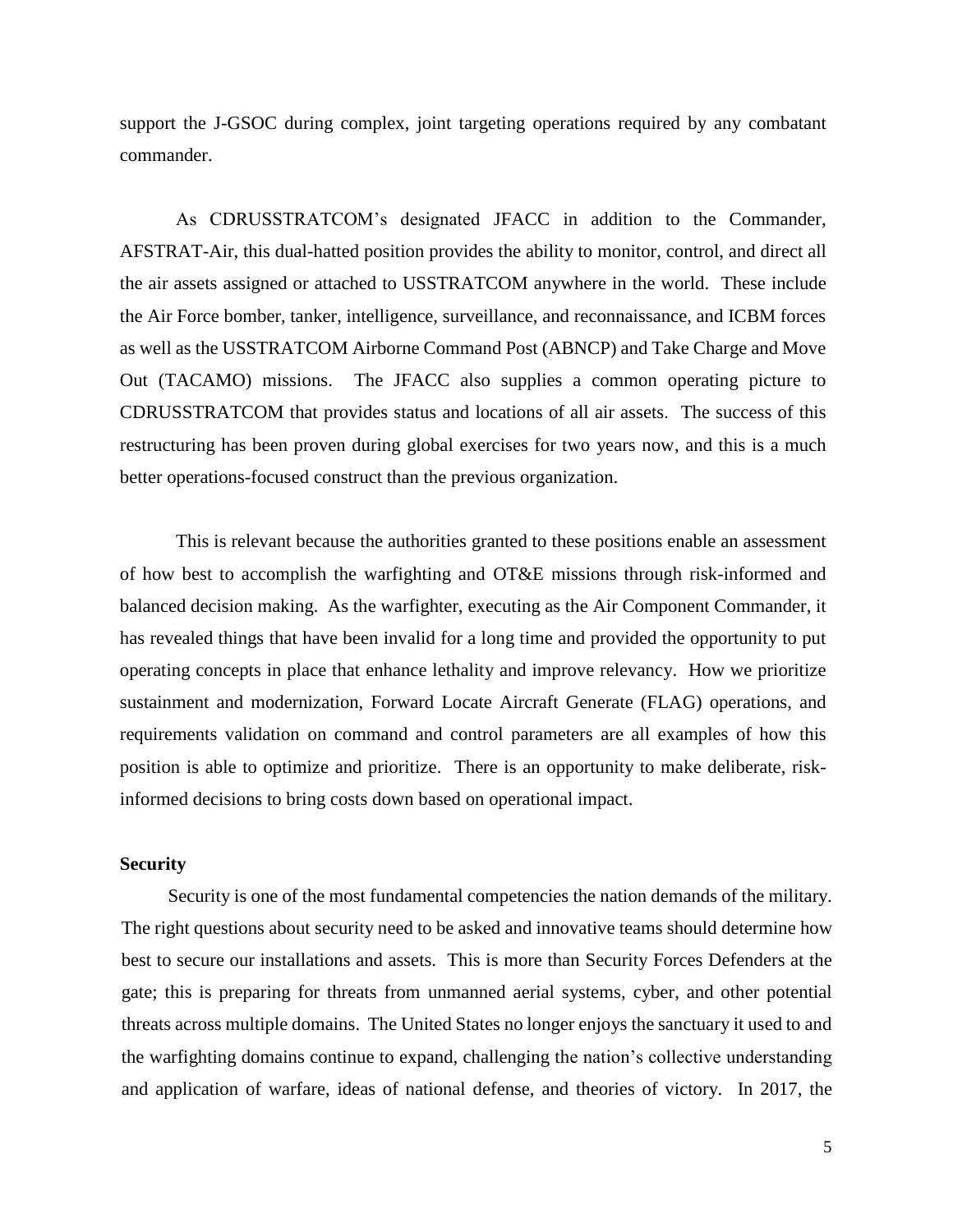Secretary of the Air Force directed AFGSC to lead a Security Forces Review Team to provide Headquarters Air Force actionable items to improve the health and lethality of our Defender corps. While these action items are refined and addressed, progress is being made to shape the future of Security Forces as an elite, integrated team prepared to face the threats they encounter in and around our installations and missile fields.

The Ground Combat Training Squadron on Camp Guernsey (Frontier Defender) was realigned under the 90th Missile Wing at F.E. Warren AFB, Wyoming, on 1 June 2018. The regional training center operates on a Wyoming Air National Guard camp, where joint cooperation enables the training of our elite Defenders charged with protecting our nation's nuclear arsenal. The 60-member staff provides the only training in the Air Force for Defenders assigned to nuclear security operations. Additionally, Frontier Defender continues to refine and execute the first-ever Security Forces weapons school, the 62-day Security Forces Weapons and Tactics Course. The objective of the course is to train Defenders skilled in resource analysis and the application of force protection concepts, through the lens of USAF Weapons School graduates, to ultimately provide proactive protection of our nuclear assets.

AFGSC is also collaborating with the United States Air Force Academy's Research Department. The intent is to pioneer integration of existing communications equipment employed by AFGSC's Defenders in the missile fields with commercial drone capabilities. The ability to see and sense potential threats using small, unmanned aerial vehicles and provide that information quickly and securely to ground forces will substantially increase our capability to defend the nation's nuclear assets and installations. Over the past year, AFGSC has made significant strides in an emerging security initiative to counter-unmanned aircraft systems (C-UAS) detected near important resources. Fielded capabilities include handheld and portable systems. Fixed-site and mobile vehicle-borne systems are currently being installed. These new capabilities will provide a necessary added layer of security to ensure continued weapons systems safety and operability. Additionally, the command has initiated blue-unmanned aircraft systems (B-UAS), a friendly forces pilot program, across all installations, and once training and testing are complete, B-UAS capabilities will enhance battlespace awareness to assist in meeting these emerging threats. These efforts with our partners will continue to ensure the robust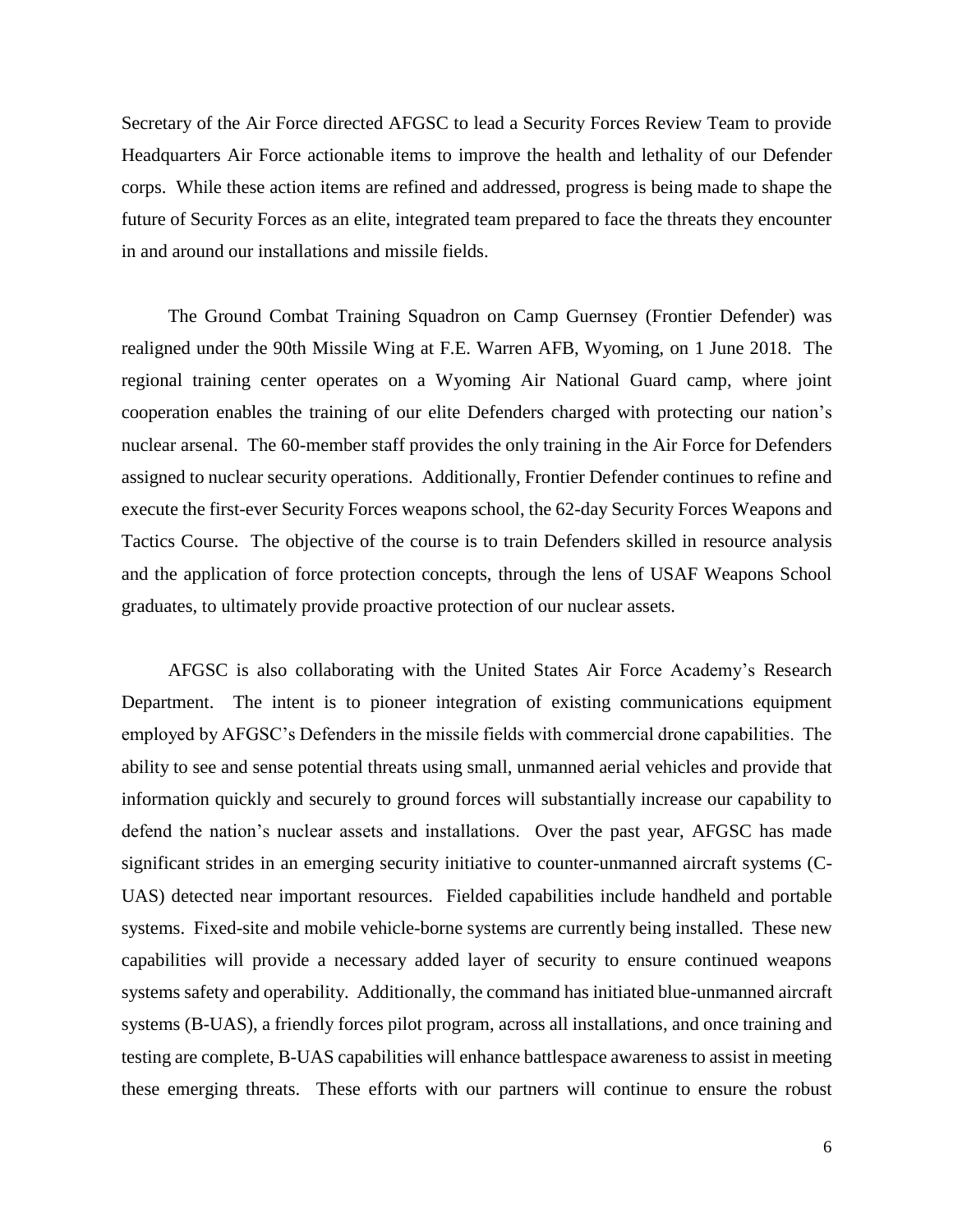integration of both existing and developing technologies to provide cost effective and robust battle space awareness to AFGSC defense forces. This is the beginning of an evolving journey. C-UAS is a rapidly developing technology and as a service, there will be an evolution to utilize the capability and defend against the threat. These are a few examples of how AFGSC is taking Security Forces training and operations in a more relevant, realistic direction.

## *Weapons Generation Facilities*

Today's Weapon Storage Areas (WSA) are not simply storage facilities; they support rapid generation of nuclear aircraft and routine maintenance operations for the ground-based and air legs of the nuclear triad. Two ICBM wings are planned to receive modernized facilities for these missions, renamed Weapons Generation Facilities (WGFs). Additionally, bomber WGFs will be needed to accommodate mission growth and improve current capacity, and with the right number, will provide national leadership more strategic decision space. Affordability is the entering argument for the Air Force's way forward concerning WGFs. This year, AFGSC organized a cross-functional team to re-examine the design plans to identify more affordable options. The team identified options that allow for recapitalization of existing facilities where possible. For locations that do not have existing facilities capable of undergoing recapitalization, the design characteristics have been scaled back for more affordable construction. A more detailed update will be available after a final decision is made on the plan for bomber WGFs.

## *Infrastructure*

One of the chronic challenges is the impact that degraded and unpredictable infrastructure funding is having on mission, Airmen, and families. Bases are power projection platforms and must be viewed as part of a "3-D weapon system." They are essential elements, and this is particularly true for the three ICBM bases and the five bomber bases, as they stand as deterrent 24/7/365, ready to conduct global strike missions directly from these locations. For years, the Air Force has been forced to make deliberate decisions to take risk in infrastructure funding, in order to apply scarce dollars toward higher readiness and modernization priorities. The cumulative effect has been a steady erosion of facilities and core infrastructure, and significant growth in costs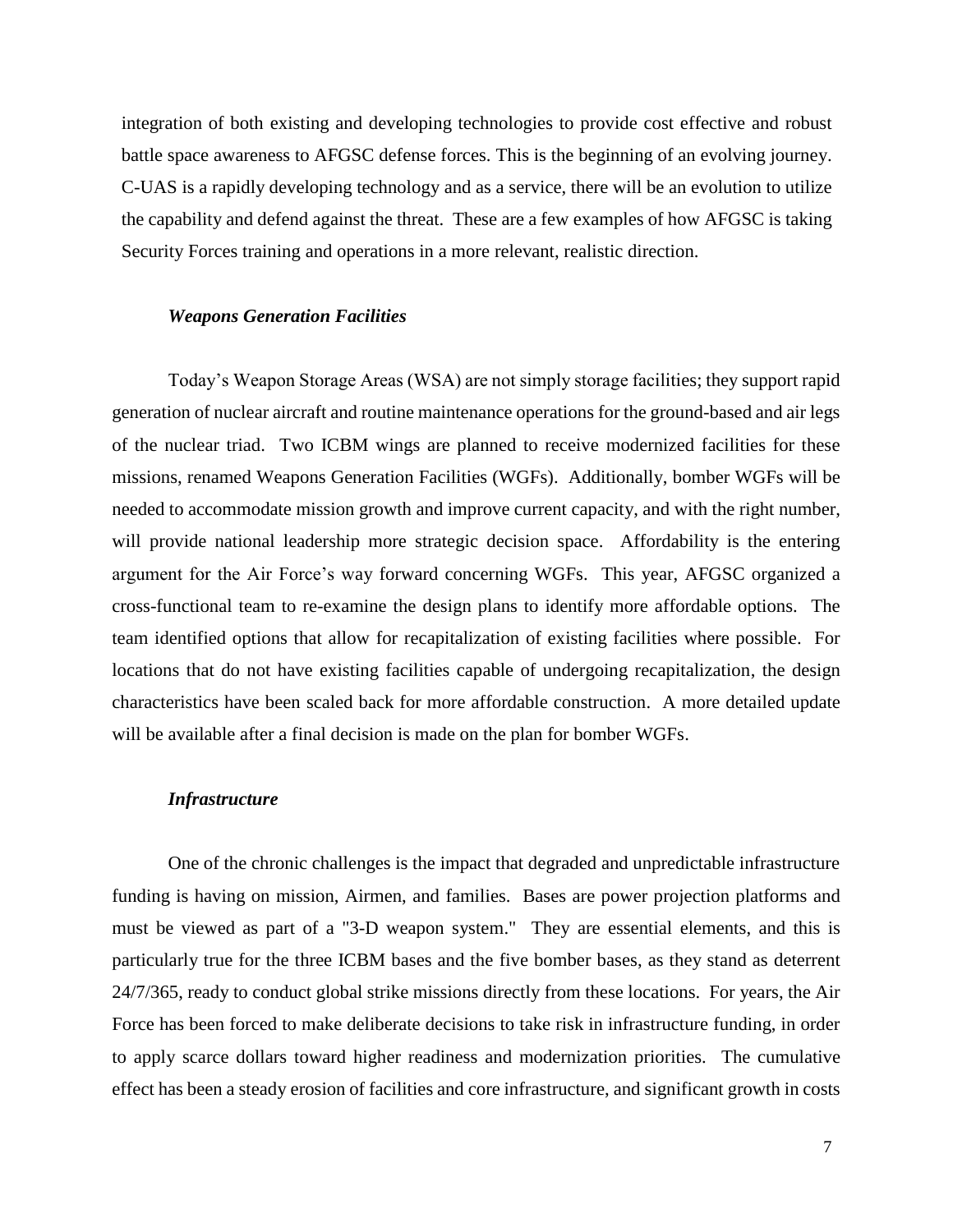to address exponentially-growing repair and replacement backlogs. There is a growing risk in facilities and infrastructure reliability, higher overall costs due to accelerated deterioration, and increasing potential for unexpected catastrophic, mission-impacting failure. Innovative Airmen have, and will continue to, focus limited resources on "mission critical, worst first" facilities and infrastructure while accepting risk in the recapitalization of facilities with less-direct mission impact such as community and base support. There is without question a correlation between facility condition and quality of life, as well as quality of work. Without consistent, reliable, and flexible funding, degrading infrastructure will continue to increase risk of mission interruption or degradation and affect quality of life of Airmen and families. Providing a predictable, stable budget with enough resources to address degrading infrastructure will not only enhance lethality, but will go far in providing Airmen the working and living environments they deserve and increasing overall readiness.

### **Nuclear Command, Control, and Communications (NC3)**

As the NC3 lead for the Air Force, AFGSC supports CDRUSSTRATCOM priorities of sustaining current NC3 systems and replacing the legacy systems with next generation NC3 technology to ensure secure, reliable nuclear command and control capabilities to the President and warfighters.

Sustaining current NC3 systems includes developing maintenance performance indicators to track the reliability of communications systems and predicting future maintenance actions and spare parts needs. Unfortunately, there are components that suffer from diminishing manufacturing sources and material shortages across the NC3 enterprise. For example, the decades-old Miniature Receive Terminal (MRT) on the B-52, a system that receives Emergency Action Messages (EAMs) over very low frequency, fell into that category. As a result of this analysis and planning, a vendor was identified that could manufacture the band-pass filters required to repair the MRT receivers. Today, there are enough band-pass filters in stock to sustain the aging system until replacement.

Continuing its sixth decade as the backbone of the nation's bomber fleet, the B-52 is funded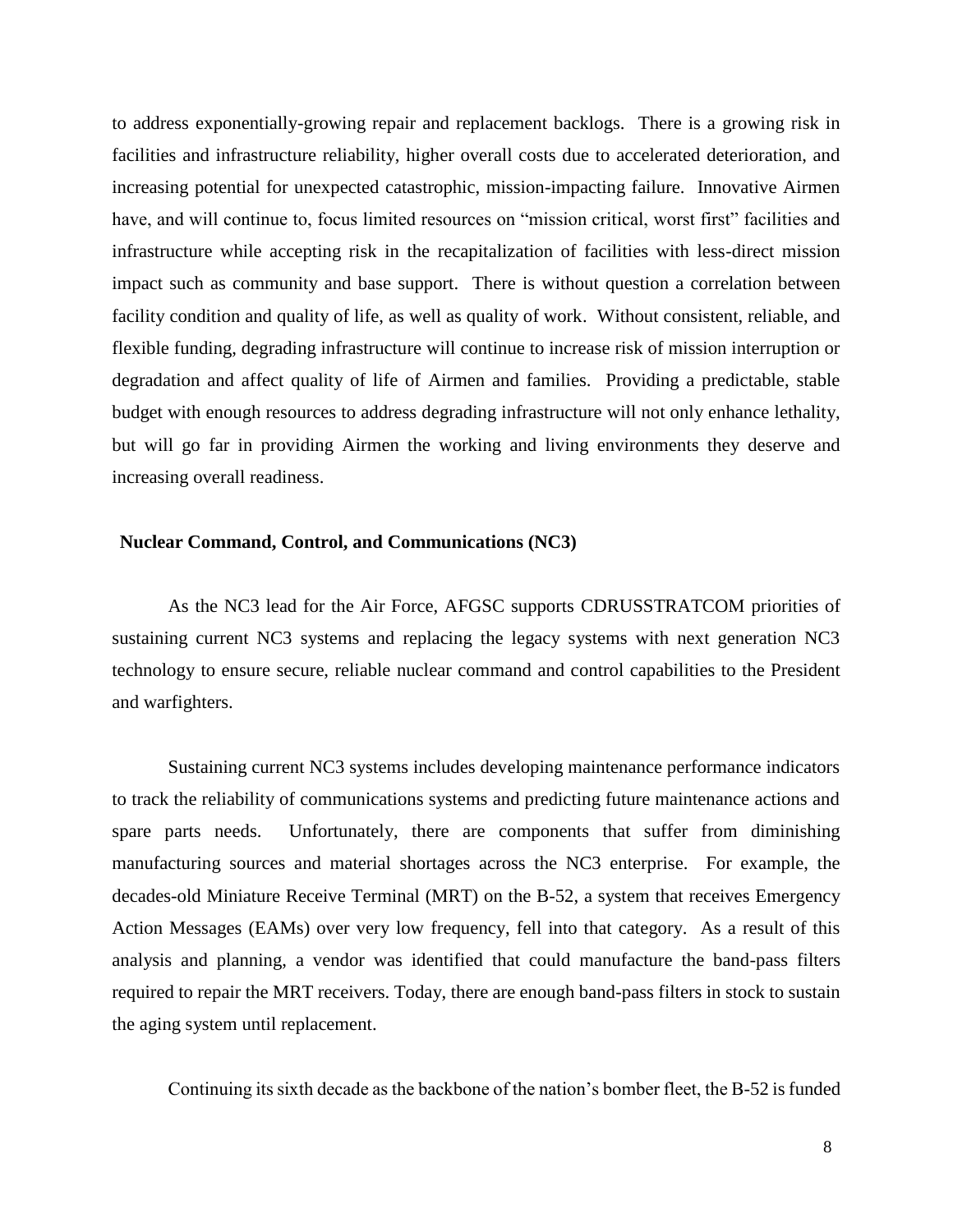in the FY20 PB for installation of a Very Low Frequency (VLF) receiver which leverages the technology currently being installed on the B-2 fleet. This VLF terminal will provide a NC3 receive-only capability. To further modernize VLF capability across multiple platforms, we are moving forward with development of a Common VLF Receiver (CVR) capable of utilizing emerging waveforms for improved EAM reception. We envision employing this receiver on airborne and ground weapons systems. Additionally, the Air Force continues to develop the Family of Advanced Line-of-Sight Terminals (FAB-T) Force Element Terminal (FET) which will be integrated onto the B-52 providing access to the Advanced Extremely High Frequency (AEHF) satellite network. AEHF will also be integrated into the ICBM's Launch Control Centers (LCC), further enhancing the redundancy that exists for NC3 in the ICBM force. We are also assessing options to leverage other programs' investments in this communication technology to enable more rapid fielding across bombers and supporting reconnaissance and tanker aircraft.

Other command and control modernization programs include the Global Aircrew Strategic Network Terminal (GASNT) Increment 1 program, which will bring nuclear tasked command posts, mobile support teams, and munitions squadrons the capability to operate on the AEHF satellite network at extended data rates. The GASNT Increment 1 program is currently undergoing operational testing and is expected to reach a Milestone C production decision in the summer of 2019. The GASNT Increment 2 program will provide advanced aircrew alerting, Ultra High Frequency (UHF) Line of Sight (LOS) and advanced High Frequency (HF) capabilities. Additionally, the Service continues efforts to upgrade the Strategic Automated Command Control System (SACCS) to improve reliability of this primary EAM distribution system.

Fully funded in the FY20 PB, communications upgrades to the E-4B NAOC will ensure a reliable, airborne NC3 platform for senior leaders. The Low Frequency Transmit System (LFTS) replaces the existing dual trailing wire antenna while reducing aircraft weight by almost a ton. The Survivable Super High Frequency (SHF) system provides reliable and sustainable voice/data capability in scintillated and jammed operational environments. Tactical UHF radios will be upgraded to Mobile User Objective System (MUOS) capability to meet CJCS requirements. Finally, the FAB-T Command Post Terminal (CPT) is being installed on the E-4B fleet and will enable Presidential National Voice Conferencing (PNVC) to replace legacy MILSTAR capability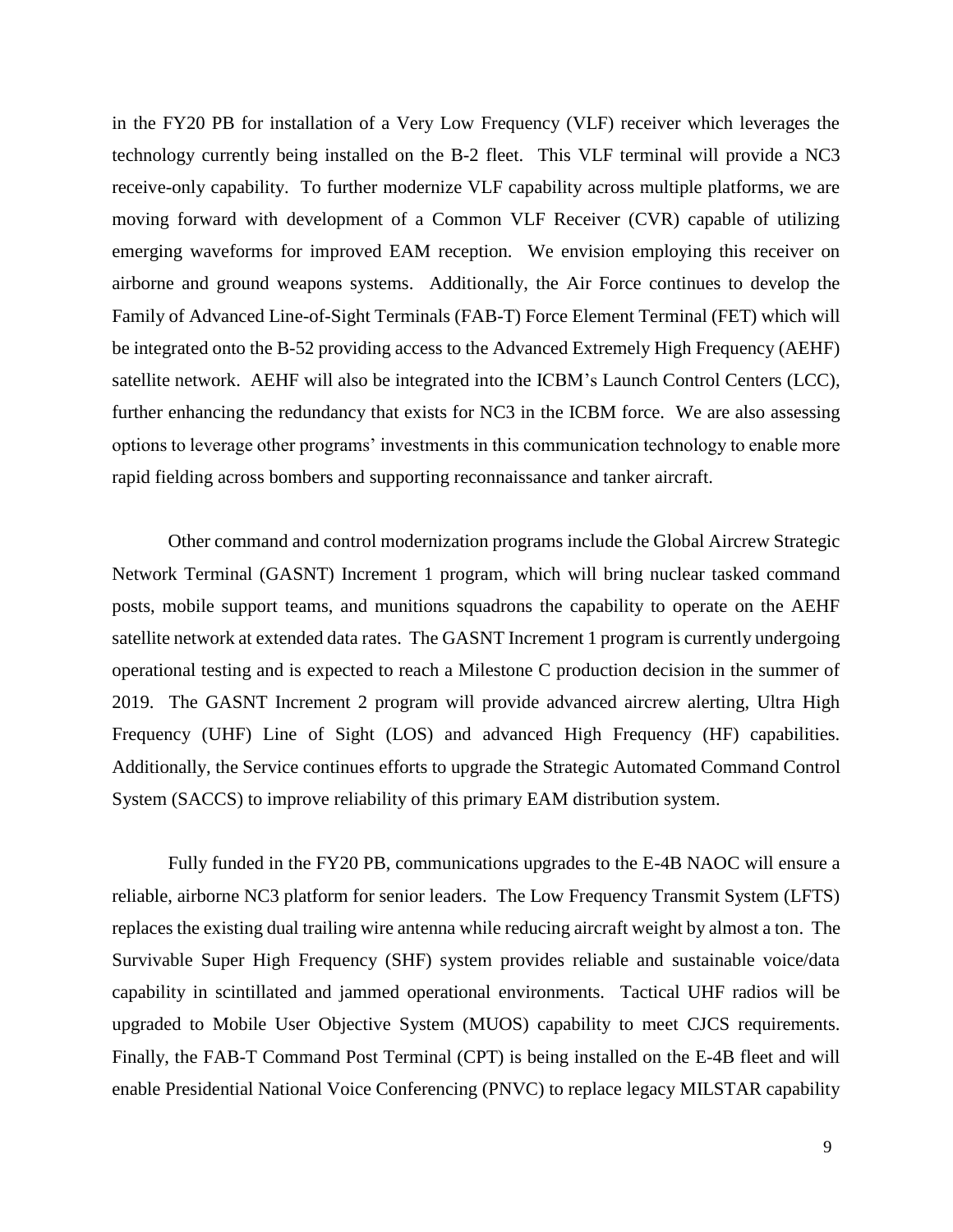and provide connectivity to the AEHF satellite network.

As the E-4B is modernized, the nation must look ahead to replacing the aging aircraft within the National Military Command System. The joint-Service NAOC, Executive Airlift (EA), ABNCP, and TACAMO (NEAT) Analysis of Alternatives (AoA) is underway and is scheduled to report to OSD in September 2019. The AoA will evaluate whether mission realignments can improve the operational value of the airborne layer and examine potential synergies in acquiring a common platform.

The next generation of NC3 that will be in place thirty years from now is currently in development. Simply replacing the old with the new is not the right strategy; as sustainment and modernization efforts progress, retaining the modularity and data rights to incorporate new technology and ensure compatibility with new weapon systems is a necessity. AFGSC stands ready to support USSTRATCOM and the initiatives to deliver NC3 capability on operational and threat-relevant timelines.

### **Sustainment**

## *Twentieth Air Force*

Twentieth Air Force (20 AF), one of two Numbered Air Forces in AFGSC, is responsible for the Minuteman III (MMIII) ICBM, UH-1N helicopter forces, the Kirtland Underground Munitions Maintenance and Storage Complex at Kirtland Air Force Base, New Mexico, the Flight Test Squadron at Vandenberg Air Force Base, California, and the ground combat training squadron at Camp Guernsey, Wyoming. The 450 dispersed and hardened Launch Facilities (LFs), are controlled, maintained, defended, and supported by AFGSC Airmen every single day, providing the bulk of our day-to-day nuclear alert force, and doing so with precision and professionalism. The ICBM forces presented to USSTRATCOM are deployed in place, and preserve strategic stability by providing the nation a credible and responsive nuclear option in a contested environment and presenting adversaries a nearly insurmountable obstacle of numbers should they consider a disarming attack on the United States. AFGSC's ICBM forces are New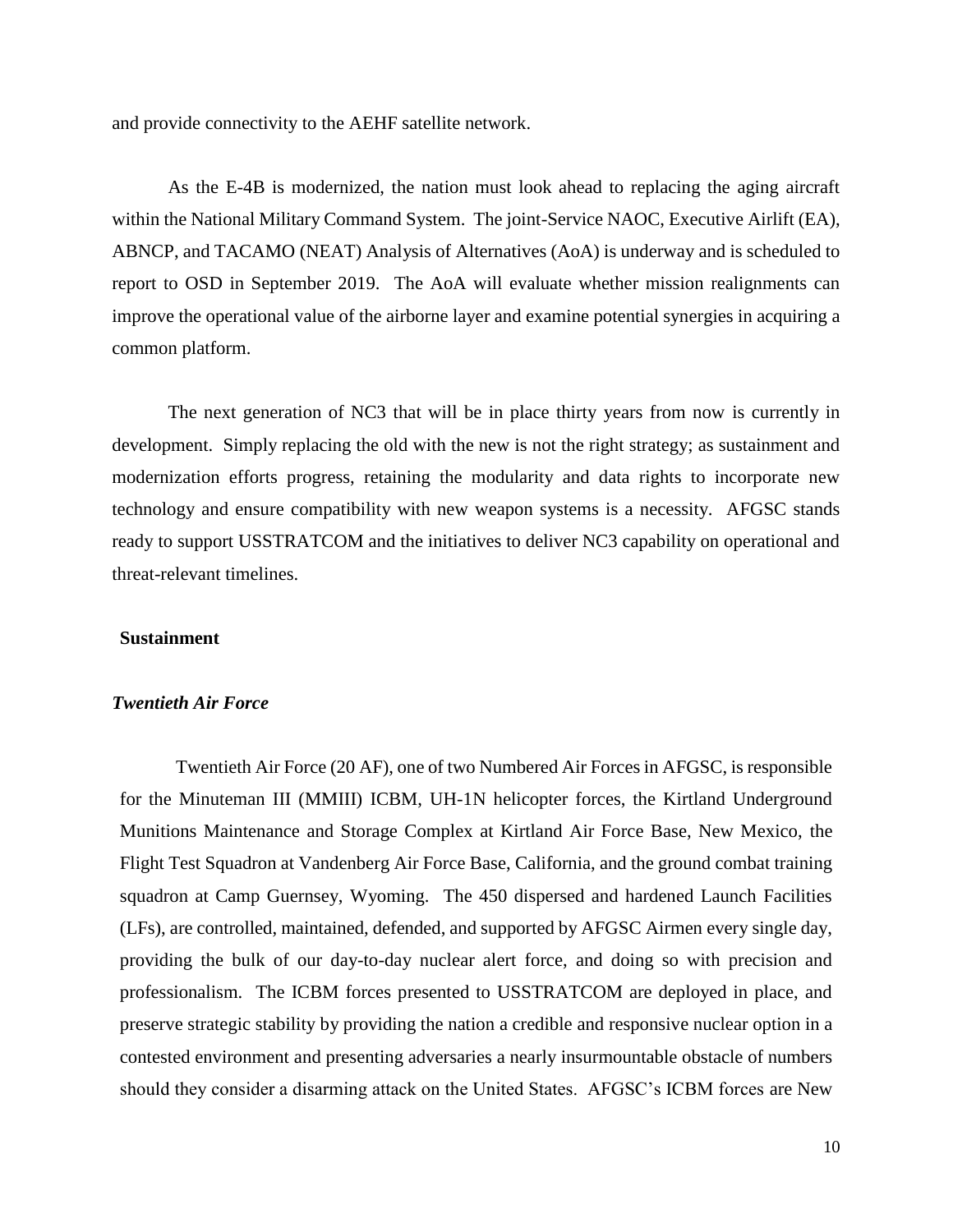START compliant.

## *Minuteman III*

AFGSC is committed to the sustainment of MMIII ICBM and its NC3 systems and support equipment. It is critical the weapon system remains viable until it is replaced by the GBSD. To sustain the existing fleet of large missile maintenance vehicles, the \$136.2M Transporter Erector Program (TERP) and the \$321.8M Payload Transporter Replacement (PTR) remain a priority. PTR production is expected to begin production in FY19.

The ICBM LCCs will be equipped with modernized communications systems to improve reliability and replace aging and technologically obsolete systems. The LCC block upgrade, expected to begin full deployment in 2020, is a \$94M modification effort that replaces multiple LCC components to include modern data storage, a weapon system console printer and oxygen regeneration unit. A significant security upgrade to the remote visual assessment capability at our LF will increase situational awareness and security. This \$69.5M program is expected to begin deployment in FY20.

In FY18, AFGSC conducted three MMIII flight tests and two simulated electronic launch tests. In FY19, we are scheduled to conduct four operational MMIII flight tests and two simulated electronic launch tests that will demonstrate the operational credibility of the ground-based component of the nuclear triad and the Air Force's commitment to sustaining that capability.

In an effort to improve the nuclear capability of our ICBM force, the ICBM Programmed Depot Maintenance program began in FY16. The program places operational LFs and LCCs on an 8-year depot-level maintenance cycle. It greatly increases the effectiveness and lethality of our ICBMs by ensuring their sustainment is done in an engineering-based, systematic way. Successful prototyping of the program was accomplished in FY16 and from FY16 to FY18, 100 LFs and 15 LCCs went through the first maintenance cycle. There are 55 LFs and 6 LCCs planned in FY19. This program is key to ensure MMIII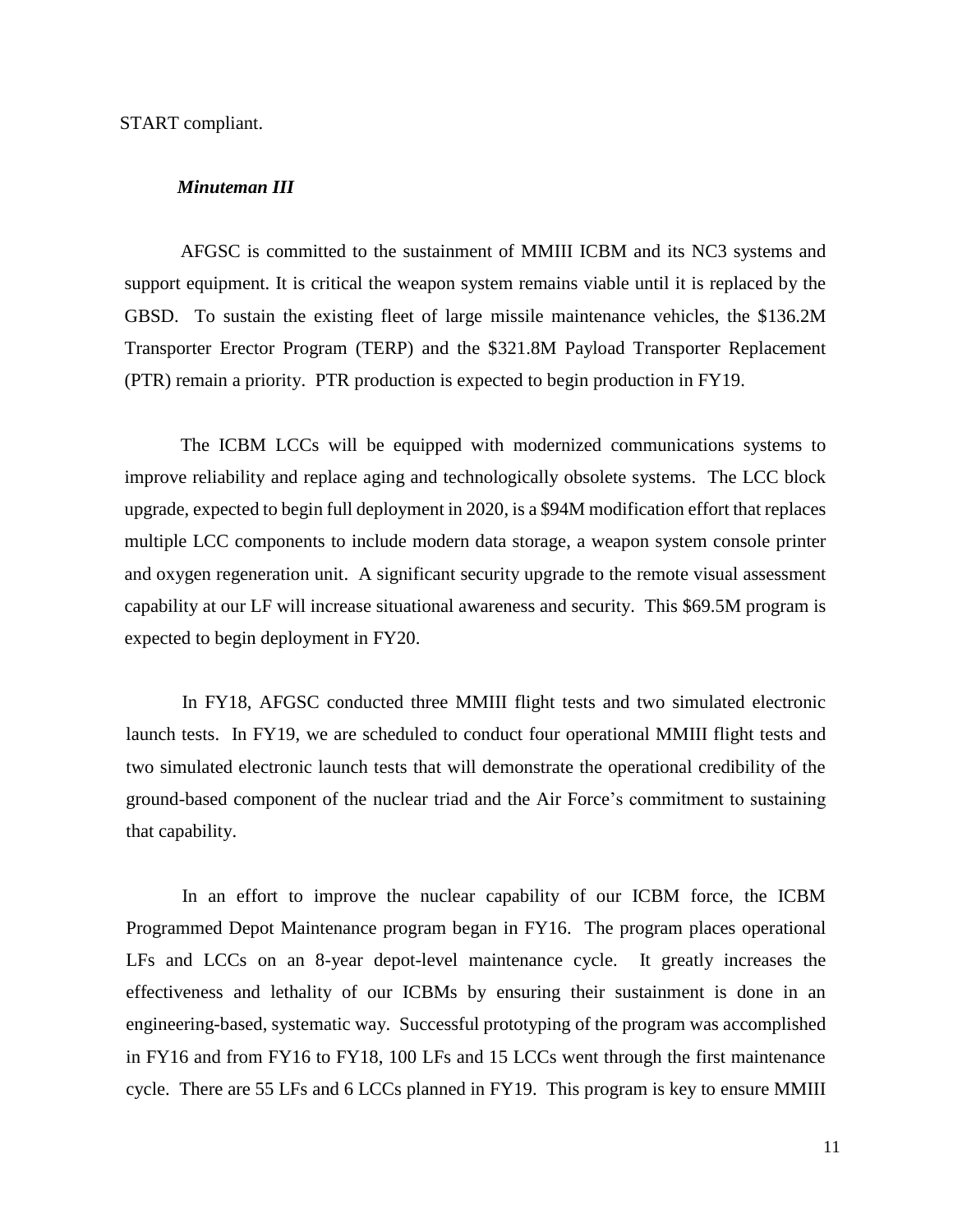viability through the transition to GBSD.

## *UH-1N*

AFGSC is the lead command for the Air Force's Vietnam-era fleet of 63 UH-1N helicopters. The majority of these aircraft support several critical missions: security of our ICBM fields, transport missions in the National Capitol Region and USINDOPACOM, and critical Continuity of Operations missions. Additionally, UH-1Ns support Air Force survival training with rescue operations. Further, they participate in the Defense Support of Civil Authorities program and are frequently called upon to conduct search and rescue activities for missing or injured civilians.

AFGSC has developed a comprehensive sustainment plan for the UH-1N while transitioning to the replacement aircraft. The UH-1N will continue to operate in AFGSC through the mid-FY20s and within the USAF until the mid-FY30s. AFGSC is responsible for the lifecycle of all UH-1Ns in the USAF and some modernization will be necessary for the aircraft to remain effective; currently, all future modifications will be completed in the early FY20s. These modifications are only occurring on UH-1Ns flying the longest to ensure mission effectiveness while remaining fiscally responsible. The sustainment of the UH-1N will ensure effectiveness until platform retirement.

#### *Eighth Air Force*

Eighth Air Force (8 AF) is responsible for the B-52H Stratofortress (B-52) bomber, the B-2A Spirit (B-2) bomber, the B-1B Lancer (B-1) bomber, and the E-4B NAOC, the cornerstone of survivability of the National Military Command System, providing critical continuity and communication capability for our national leaders. Bombers provide decision makers the ability to demonstrate resolve through generation, dispersal, and deployment. AFGSC's bombers are New START compliant.

The overall size of the bomber force is driven by the significant contribution to conventional campaigns, now more of a concern in this era of great power competition. Since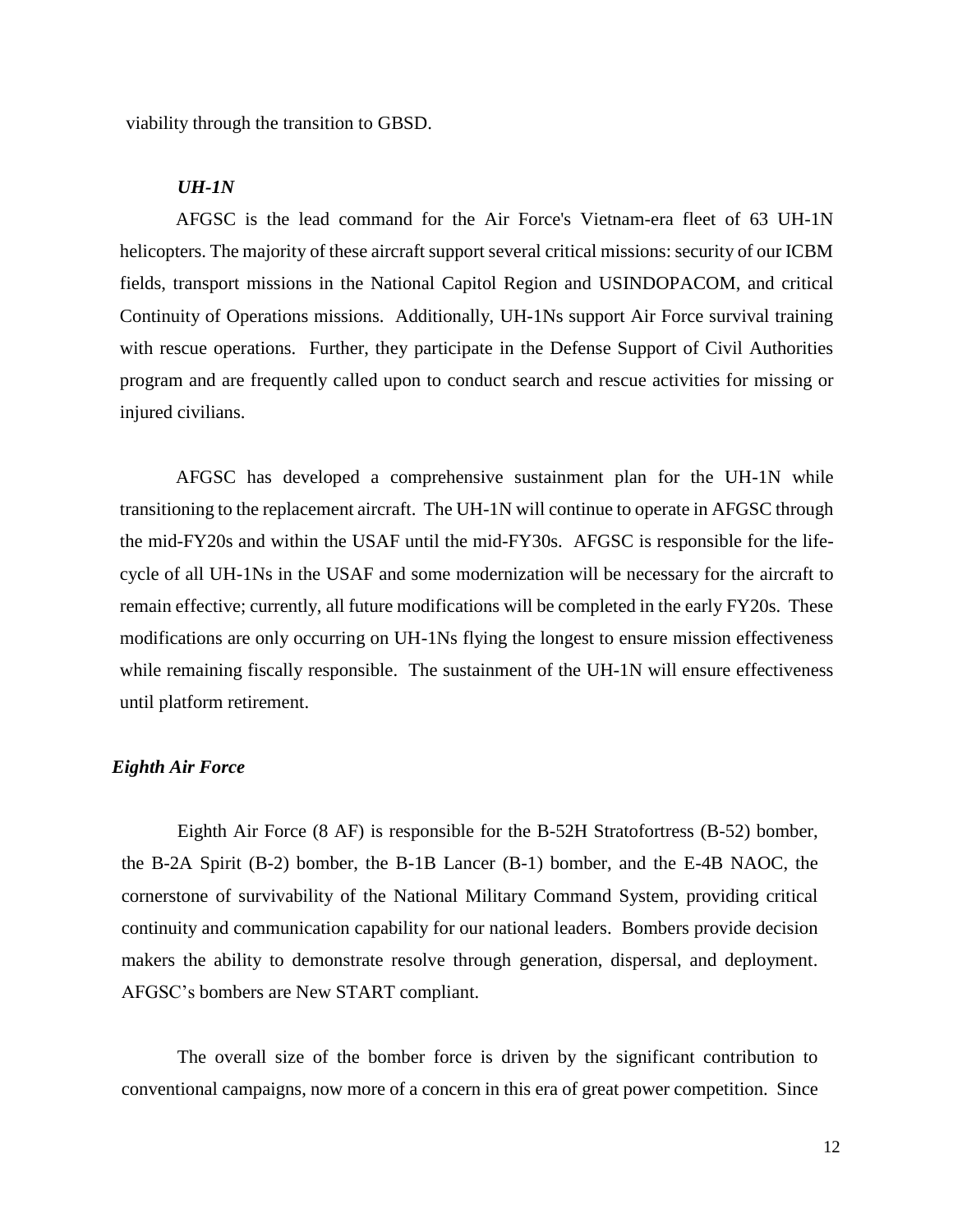1991, the Air Force has conducted continuous combat operations with 46% fewer aircraft than we had in 1991. During this period, the demand for bombers increased resulting in a growing toll on Airmen and readiness of the aircraft and equipment. AFGSC bombers have supported operations through continuous rotations in United States Central Command (USCENTCOM), United States Indo-Pacific Command (USINDOPACOM), United States Africa Command (USAFRICOM), United States European Command (USEUCOM), and United States Southern Command (USSOUTHCOM) areas of responsibility (AORs). Additionally, AFGSC provides bomber forces to support USSOUTHCOM's Joint-Interagency Task Force-South, USEUCOM, and USAFRICOM through the Joint Staff's Global Force Management process and Bomber Task Force ordered deployments and missions. These opportunities enhance our support to our allies and display our resolve to potential adversaries. The core of AFGSC assurance and deterrence is our unwavering commitment to USSTRATCOM and our nuclear mission. AFGSC must balance global force posturing with our nuclear mission, while not jeopardizing readiness and fleet health. Unfortunately, the effects of this extremely high operational tempo are reverberating through the bomber fleet and specific examples are outlined below.

## *B-1 Update*

The B-1 is a highly versatile, conventional-only, multi-mission weapon system that carries the largest payload of both guided and unguided weapons, of all the bombers in the U.S. inventory. Since 1991 it has provided rapid support for combatant commanders around the globe. Multiple wartime employments, high operations tempo, and harsh environment exposure have proven the aircraft's combat effectiveness, but have significantly degraded aircraft availability.

The B-1 was built as a low-level penetrator and is engineered for flight profiles different than the more stressing close air support/strike profiles flown in support of USCENTCOM. Seventeen years of steady deployments in these more stressing flight profiles has resulted in the need for increased structural inspections and repairs. To that end, a dedicated, programmed depot-level repair line is planned to stand up at Oklahoma City Air Logistics Complex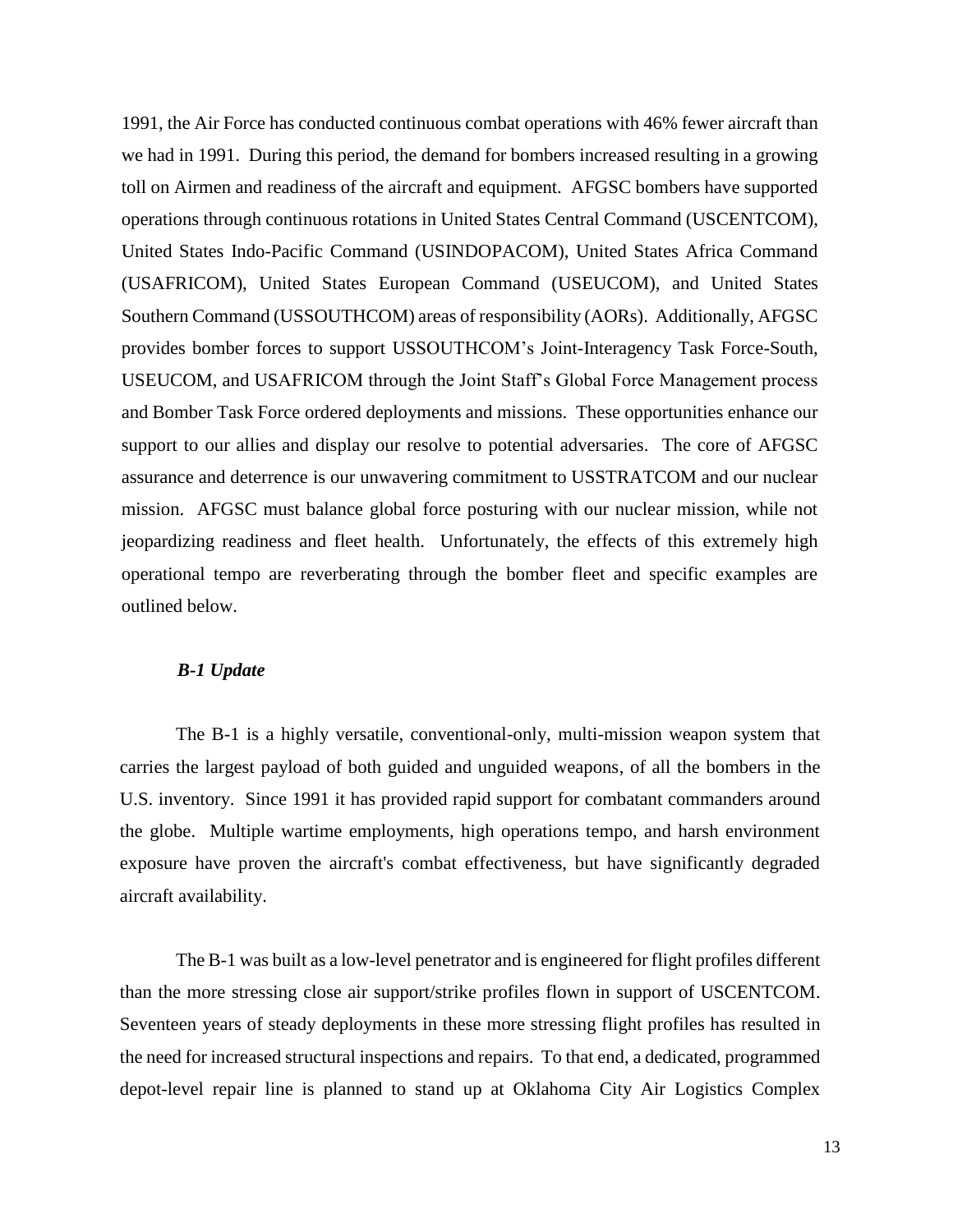beginning in FY20 in order to assure our high standard of aviation safety. Furthermore, using Delta Airlines as a benchmark, AFGSC's Condition Based Maintenance Plus (CBM+) initiative is now underway in the B-1 maintenance community. This predictive approach to identifying aircraft subsystem degradation will optimize scheduled down time for the B-1 in order to concurrently make deferred repairs and change near end-of-life components, avoiding unscheduled breaks and ultimately resulting in improved aircraft availability. When fully implemented, CBM+ will increase mission effectiveness, aircraft availability, optimize spare parts forecasting in the supply chain, and minimize unscheduled downtime for maintenance. In combination, the additional investment in the B-1 structure and implementation of CBM+ sustainment processes will ensure the Air Force achieves the service life goal for the B-1.

The B-1 will remain a viable platform through modernization programs and upgrades to carry it through to retirement. Avionics and weapon upgrades are critical; the Integrated Battle Station, funded to \$56M in FY20-24, includes an upgraded Central Integrated Test System, Fully Integrated Data Link, Vertical Situation Display, and flight simulator upgrades. These are essential capabilities to provide aircrew with a more flexible, integrated cockpit. This fleet wide modification will reach full operational capability in FY20. Upgrades to Radio Cryptographic Equipment, Identification Friend or Foe, Link-16, and Bomb Rack Modifications along with the Fully Integrated Advanced Targeting Pod capability will ensure the B-1 remains completely assimilated with Joint Combat Forces.

The stand-off weapons currently employed by the B-1 include the Joint Air-to-Surface Standoff Missile (JASSM), the Joint Air-to-Surface Standoff Missile-Extended Range (JASSM-ER), and now, the B-1 is the only Air Force delivery platform for the Long-Range Anti-Ship Missile (LRASM). This precision strike capability has guaranteed a critical role for the B-1 in assuring our allies and deterring potential adversaries now and into the future.

## *B-2 Update*

For nearly 25 years, B-2s have provided the nation with the only stealth bomber capable of penetrating air defenses anywhere in the world. The B-2 holds targets at risk with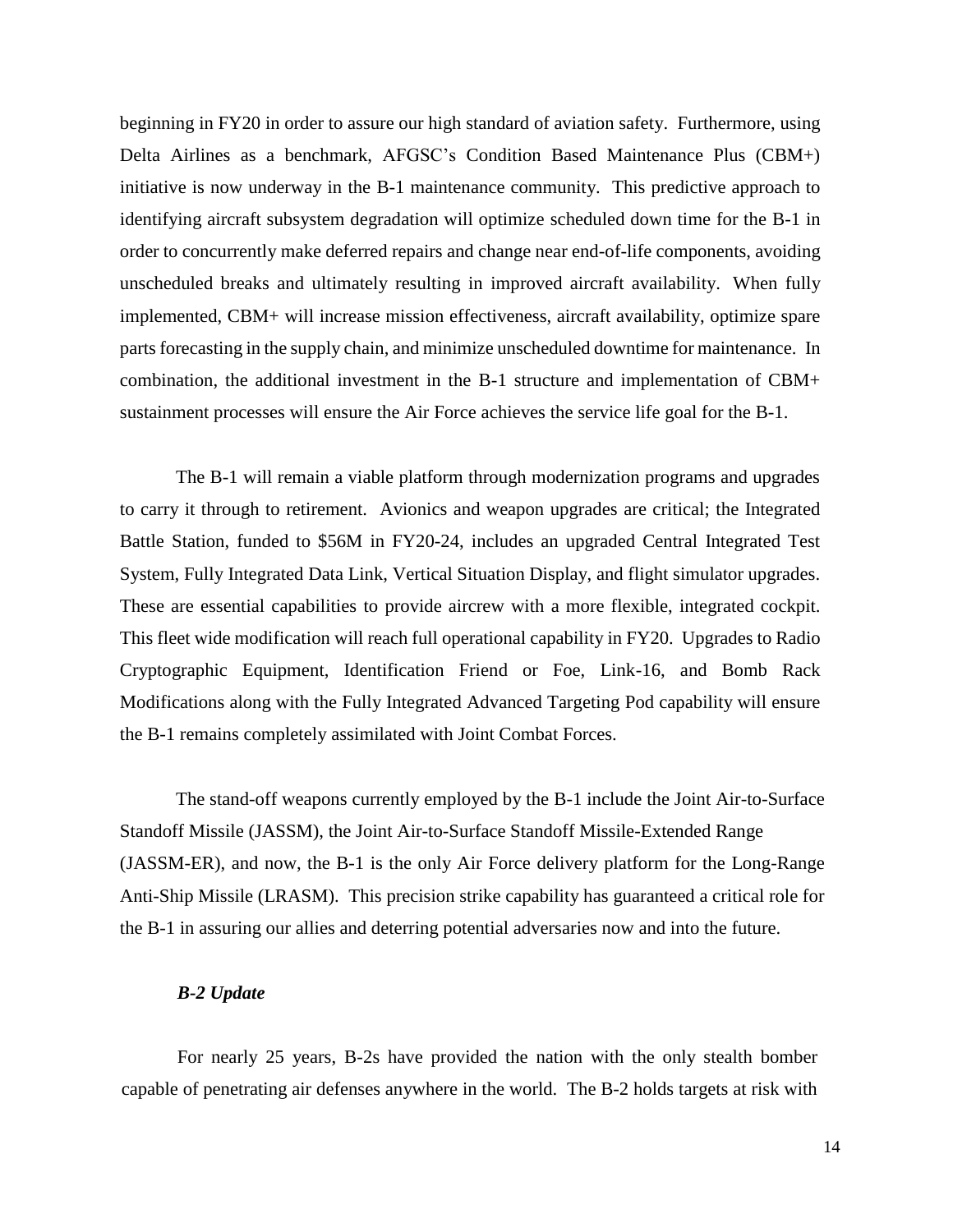a variety of nuclear and conventional weapons and has provided deterrence against our enemies and stability for our allies. The B-2's conventional accomplishments are numerous and incontrovertible; the bomber provided precision attacks during the Kosovo and Iraq Wars, strikes on the Taliban and Al Qaeda in Afghanistan, and on forces in Libya.

B-2 modernization efforts are addressing a nuclear command and control need by bringing a survivable very low frequency communication capability to the aircraft. Additionally, with the proliferation of anti-access/area denial threats, we must ensure the B-2's ability to penetrate enemy defenses with the Defensive Management System Modernization (DMS-M) program. The command stands behind DMS-M as a must-pay bill for continued lethality and the program is fully funded in FY20. Additionally, the B-2 is being upgraded to carry the JASSM-ER and the B61-12 nuclear gravity weapon. These upgrades are currently programmed for \$145M in Research, Development, Test, and Evaluation and \$46M in procurement. These are critical to ensuring the bomber leg of the nuclear triad remains a viable and relevant warfighting capability.

Small fleet dynamics continue to challenge our sustainment efforts primarily due to vanishing vendors and the diminishing supply chain. There is an ongoing effort to maintain the proper balance of fleet modernization and sustainment while maintaining combat readiness. Lessons learned from the difficulty of sustaining and modernizing the B-2's small fleet, and an ever- decreasing technological advantage, are critical drivers for B-21 requirements.

## *B-52 Update*

The B-52 may be the most universally recognized symbol of American airpower. It is able to deliver the widest variety of nuclear and conventional weapons, and boasts the best aircraft availability and mission capable rates of all three bomber platforms.

The B-52 will remain a key element of our bomber force until the 2050s, and therefore, it is paramount that we continue to invest resources into this aircraft. The modernization and sustainment of the B-52 should not be based on how long it has been in service, but rather, based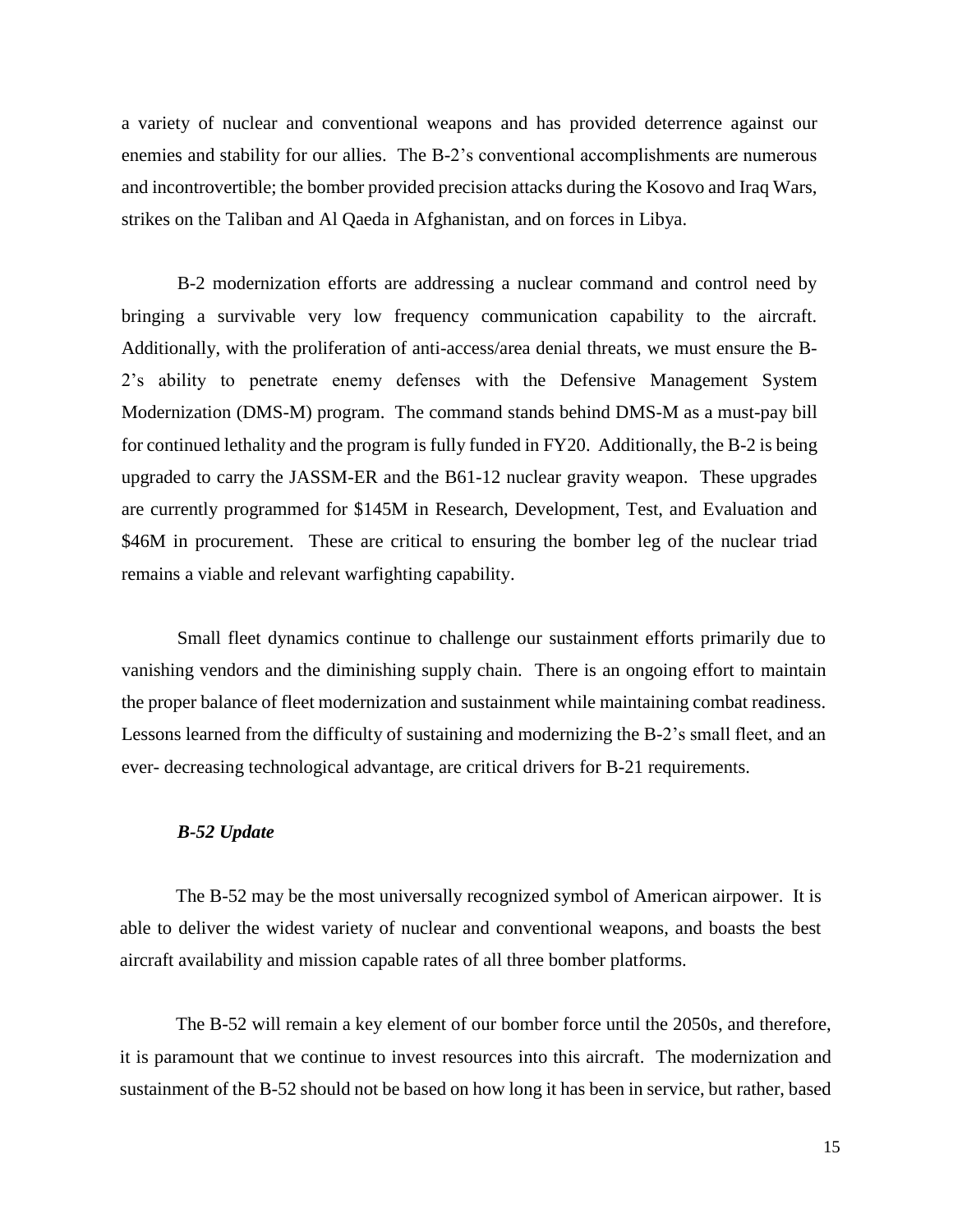on how long it will be in service. AFGSC is looking at B-52 modernization holistically, to optimize, prioritize, and deliver affordable, on-time modernization to sustain this aircraft. Modernization programs will be prioritized and integrated in an effort to make deliberate decisions on timing for concurrent programs. Integration of the existing programs with smart and efficient development and test schedules is critical to deliver affordable, lethal combat capability. Current modernization programs include the B-52 Radar Modernization Program, funded \$1.03B in FY20-24, and entered execution in the pre-Milestone B phase. Furthermore, B-52 training simulators require integration of various programs such as Combat Network Communications Technology (CONECT), internal weapons bay upgrade, data link capabilities, air refueling, and information technology refresh. Supporting the revitalization of these critical training tools will create high fidelity training environments in-line with Air Force priorities, such as Pilot Training Next, and directly increase the readiness of B-52 crews in support of nuclear and conventional missions.

Additionally, the 1960-era TF-33 engines currently on the B-52 are frequently operating with parts salvaged from aircraft no longer in the inventory. What the aircraft maintainers accomplish on a daily basis to keep these jets flying is nothing short of miraculous. The supply of these parts, no longer made by industry, will be exhausted and leave the engines unsustainable by 2030. The Air Force is now funding efforts, \$1.4B in FY20-24, to integrate and deploy replacement B-52 engines, saving fuel and extending the aircraft's range while improving reliability and sustainment.

Other initiatives include the Internal Weapons Bay Upgrade, which increases B-52 smart weapons capacity by 67% and adds JASSM and JASSM-ER capability. Also, there are currently 52 B-52s converted to the new CONECT configuration. This modification moves the B-52 into the digital age for the first time, providing an on-board local area network, allowing the aircrew to share a common battlespace picture. This modification is installed on every aircraft going through regular program depot maintenance cycle. The B-52 CONECT targeting upgrades and inclusion of Digital Aided Close Air Support brings a robust capability to long-range firepower available today to combatant commanders. Communications remain the cornerstone of our long-range strike capability. The ability to launch bombers and re-task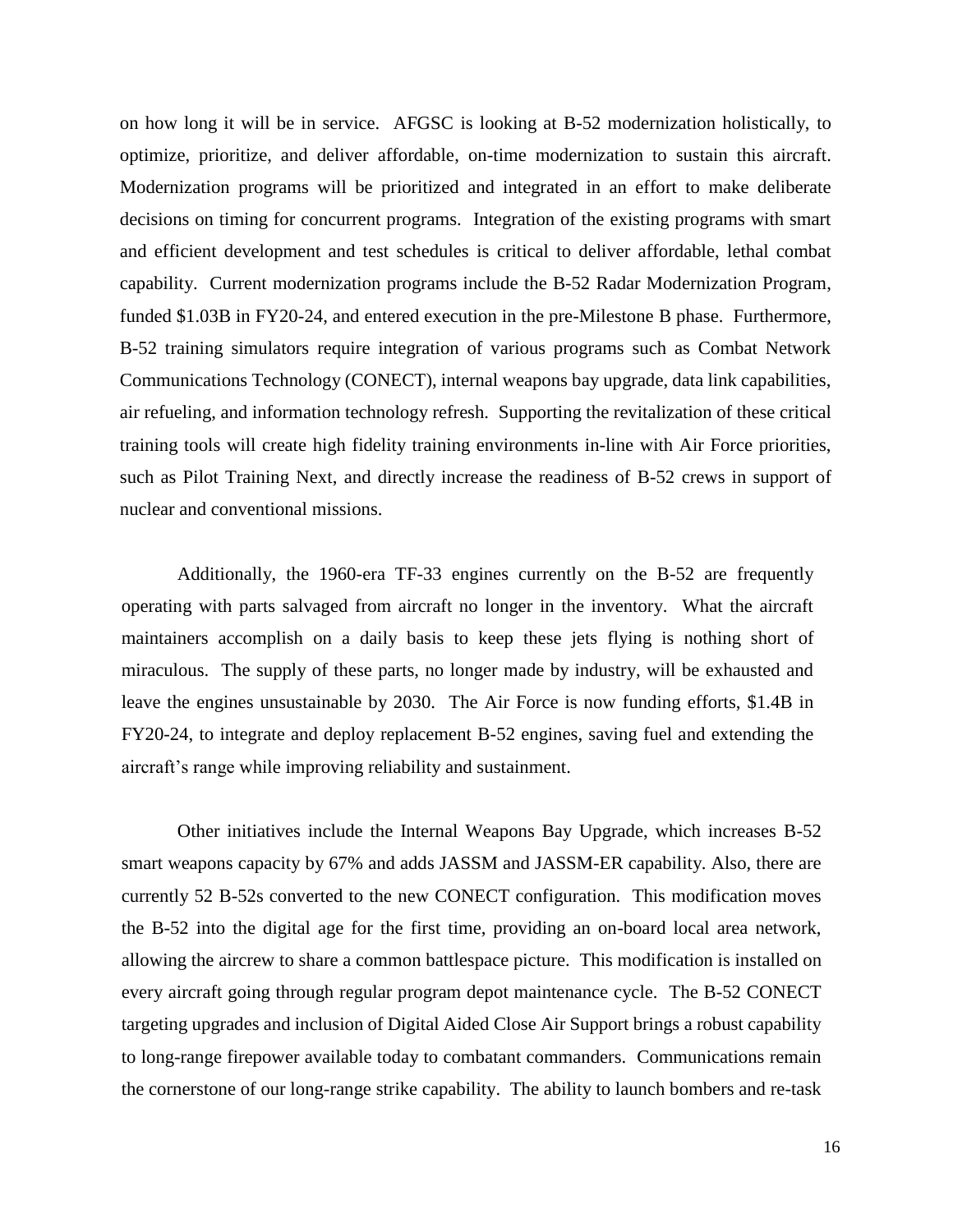and retarget them while en route to the battlespace is a powerful force multiplier. Additionally, the addition of Link-16, a critical communications node, will enhance the operational picture integrating the aircraft with the warfighter.

## *Air-Launched Cruise Missile*

The AGM-86B Air Launched Cruise Missile (ALCM) is an air-to-ground, winged, subsonic nuclear missile delivered by the B-52. Fielded in the 1980s, the ALCM is over 30 years old, well beyond its 10-year life expectancy, and is undergoing multiple Service Life Extension Programs (SLEP). While the ALCM remains effective today, it is rapidly becoming technologically obsolete. As our ALCMs are aging-out, our adversaries are developing new cruise missiles and fielding more capable defense systems. It is imperative that the ALCM is replaced due to its aging subsystems, the shrinking stockpile of operational missiles, and advances in enemy defense. The Air Force will invest \$360M in FY20-24 to continue existing SLEPs and testing efforts that include critical telemetry, encryption, and flight termination components until the Long Range Stand-Off (LRSO) missile reaches operational capability in 2030.

### *B61*

The B61 family of gravity nuclear weapons supports the airborne leg of the triad and is the primary weapon supporting our NATO allies under extended deterrence. The B61 is currently undergoing a LEP that results in a smaller stockpile, reduced special nuclear material in the inventory, modernized safety and security features, and reduced lifecycle costs by consolidating four weapon versions into one version, the B61-12. The B61-12 includes the addition of a digital weapons interface and a guided tail kit assembly. AFGSC is the lead command for the \$157M in FY20-24 B61-12 Tail Kit Assembly program, a DoD-developed system providing reduced maintenance, reduced cost, and increased sustainability. The B61-12 Tail Kit Assembly program is in Production and Deployment Phase and is synchronized with National Nuclear Security Administration (NNSA) efforts. The Tail Kit Assembly design and production processes are on schedule and within budget to meet the planned FY20 first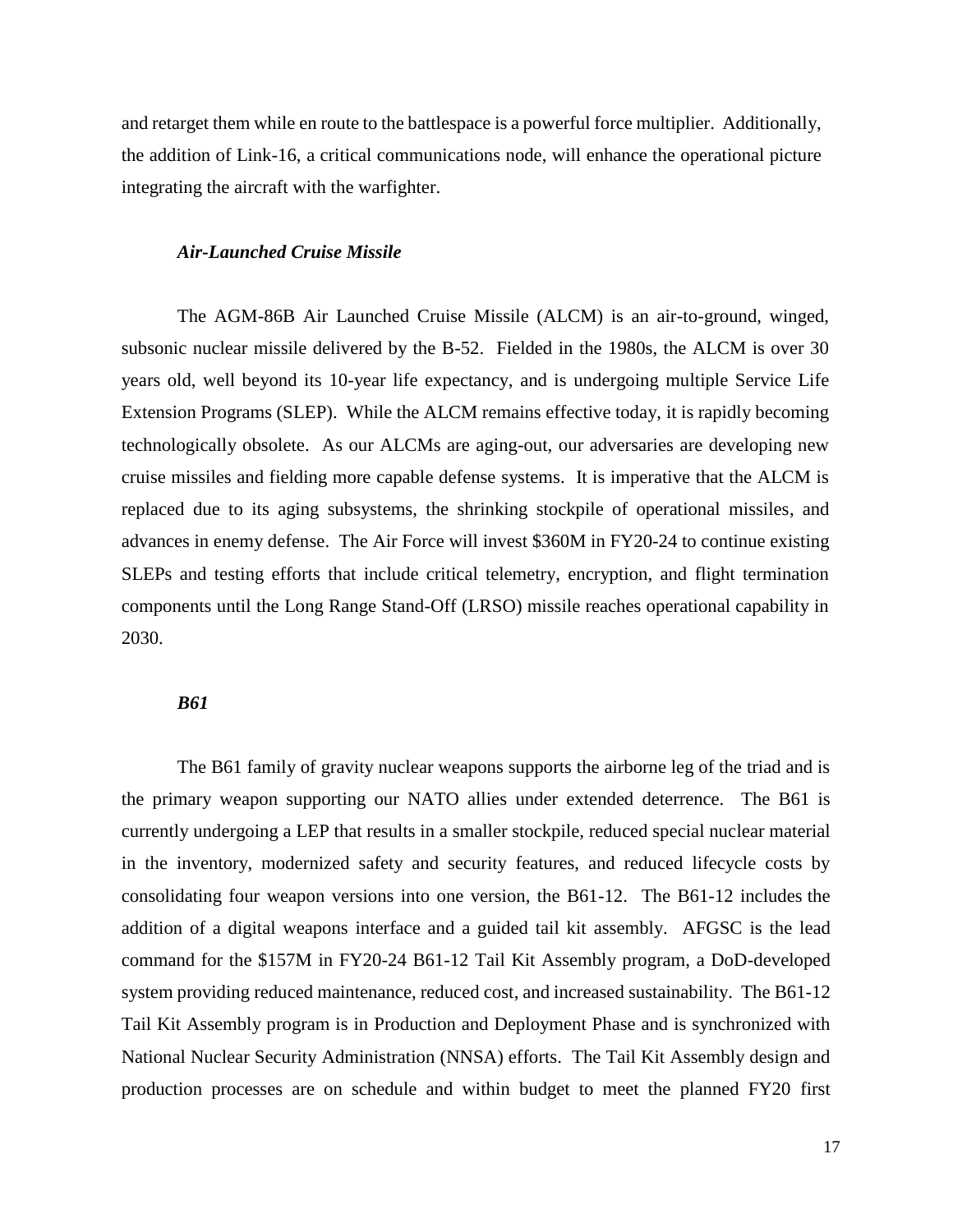production unit date, and support the lead time required for the inclusion of the Department of Energy (DoE) warhead service-life extension completion date of March 2020. This joint DoD and DoE endeavor allows for continued attainment of our strategic requirements and regional commitments.

## **Modernization**

#### *B-21 Raider*

The B-21 Raider will fulfill two critical roles: provide a day-to-day conventional and nuclear bomber that will eventually replace the conventional B-1 and dual-capable B-2. This is highlighted because the cost of nuclear modernization often includes this program in the narrative. Technology gaps between the United States and potential adversaries are closing. The B-21 Raider will support the nuclear triad by providing an advanced and flexible deterrent capability and the ability to penetrate modern and future air defenses. Further, the B-21 will provide flexibility across a wide range of joint military operations using long-range capabilities, large and mixed payloads, and survivability. From the outset, the B-21 has been designed to have an open architecture, which enables it to more rapidly and affordably integrate new technology and respond to future threats. The program is a national security imperative that will extend American air dominance and lethality against next generation capabilities and advanced air defense environments.

The B-21 is fully funded for \$3B in the FY20 budget submission, and initial capability is projected for the mid-2020s. Extensive campaign and mission level analysis will determine the minimum number of B-21s required to meet combatant commander needs in the face of closing technology gaps and increasing threat capabilities.

Current bomber bases are best suited for B-21 operations, maintenance, security, and training requirements. The Air Force is conducting the strategic basing process, which includes analysis to determine construction and facility renovations necessary to support the new mission. Additionally, base operating support and off-base community support are well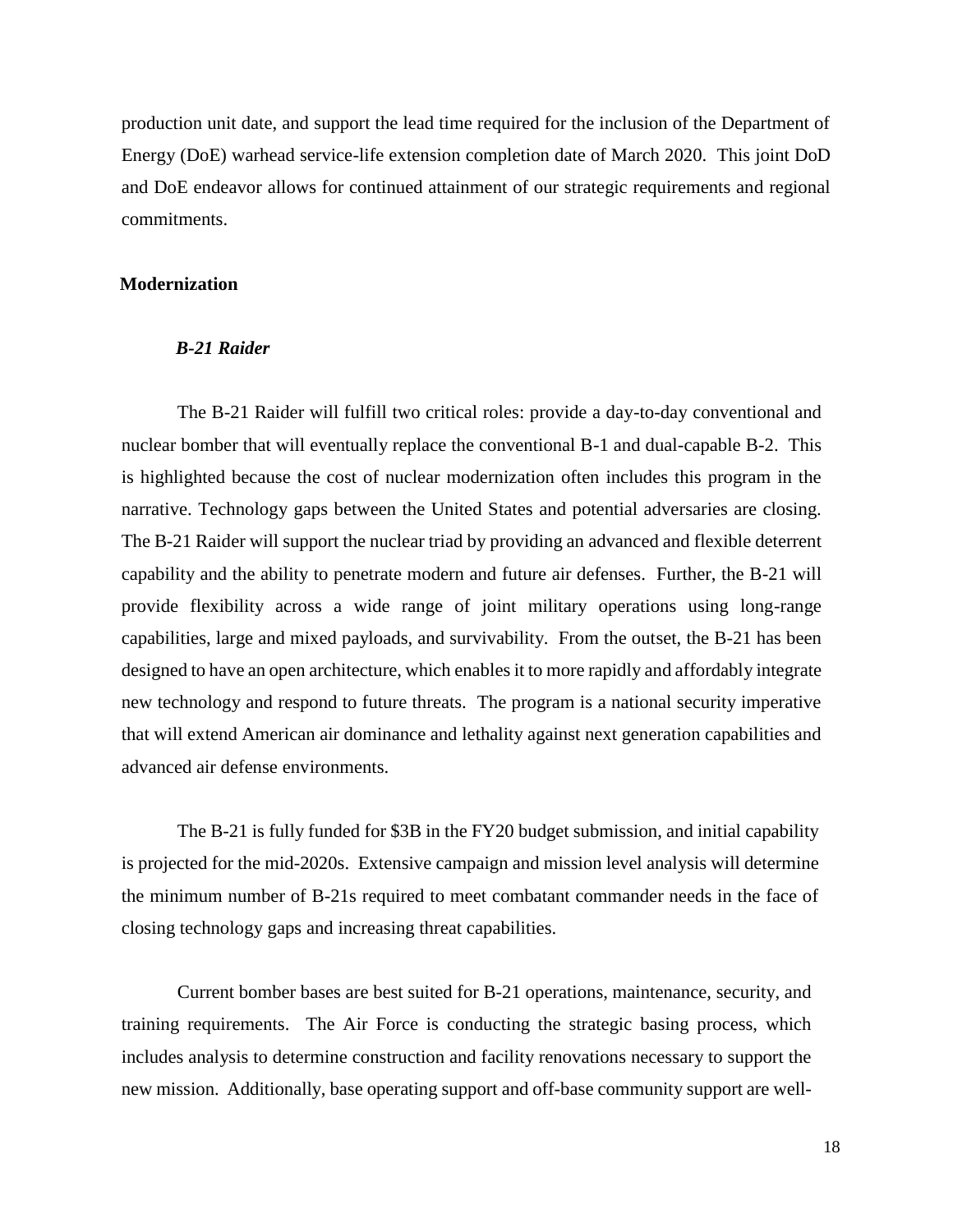established at current bomber bases. Throughout this process, the primary focus is to provide safe, secure, and lethal bomber operations in a cost-efficient manner.

#### *Ground Based Strategic Deterrent*

To ensure continued lethality and affordability of the most responsive leg of the triad, GBSD has successfully moved forward through the Technology Maturation and Risk Reduction (TMRR) contract awarded on 21 August 2017. Following this competitive and cost-reducing TMRR phase, the source selection process will identify a single provider with material development efforts anticipated to begin in the 2020 timeframe. As continued program analysis has revealed, GBSD represents the most-effective strategy to mitigate capability shortfalls while restoring warfighting effectiveness and replacing critically-aged infrastructure. GBSD is fully funded at \$10.8B in FY20-24. A focus on developing a competitive edge is evident in the leveraging of Model Based System Engineering (MBSE) during TMRR where there is an estimated potential to save several billion dollars of acquisition and lifecycle costs. This is possible due to MBSE's ability to decrease design cycle timelines and ensure design modifications and their subsequent impacts are fully realized without the need for traditional prototypes or extensive paperwork reviews.

Furthermore, the modular design focus, a key acquisition tenet, is expected to reduce the need for specialized or comprehensive system overhauls throughout the 50-year operational lifecycle. The value proposition of this program is unprecedented – the Air Force will save money on maintenance, operations, and in personnel; physical access and modularity of the designs makes GBSD simpler and more affordable to sustain than any of its predecessors. The security requirements will change dramatically: there will be fewer convoys on the roads, fewer open launcher configurations, fewer defenders needed to guard the site during maintenance, and it brings new capability to the most responsive leg of the triad affordably.

Additionally, there is collaboration with NNSA and the W78 warhead replacement program, the W87-1. As of this calendar year, that program is in development. The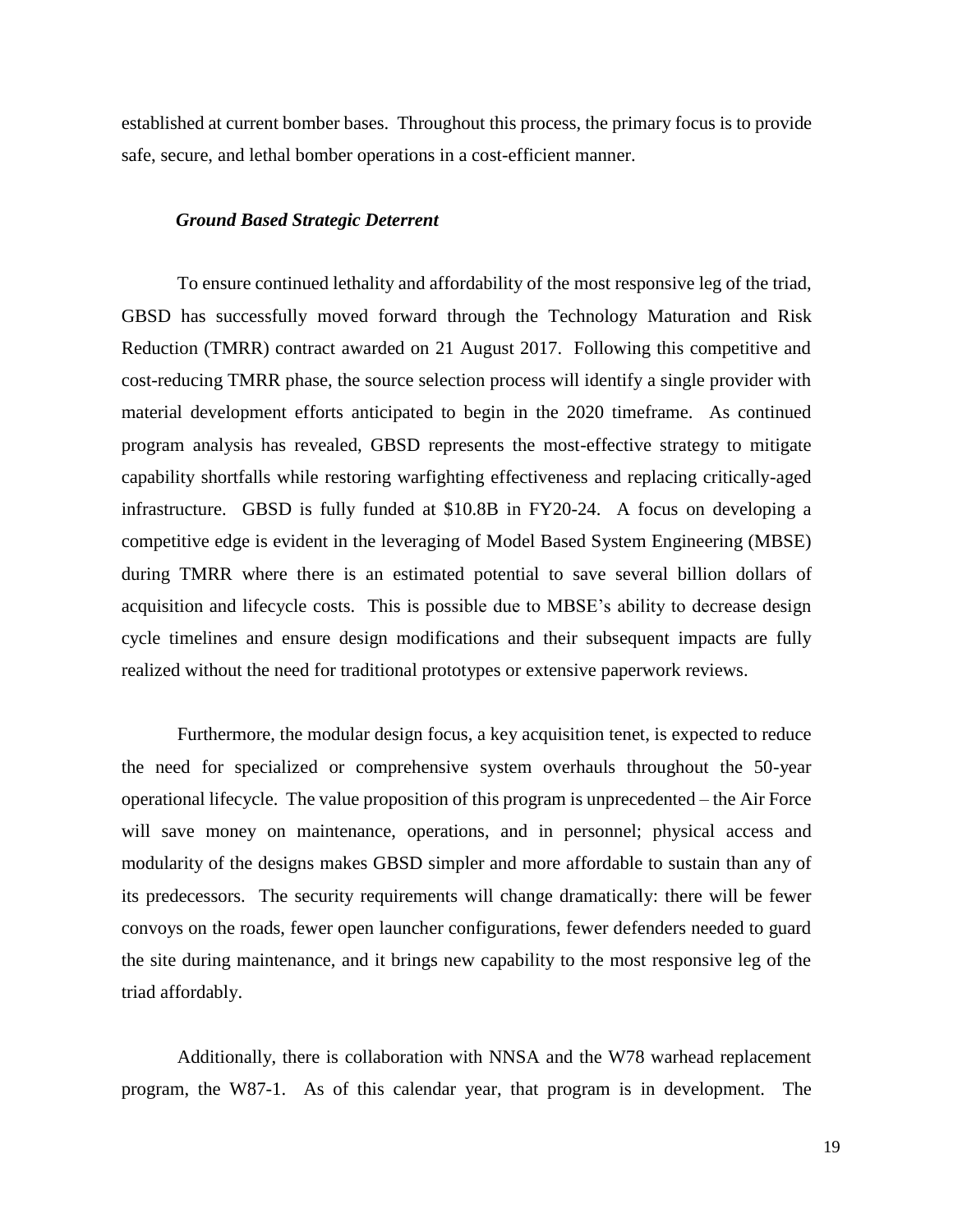replacement warhead will use the MK21 aeroshell and will deploy on GBSD after FY30.

## *Long Range Stand-Off Missile*

The LRSO will be a reliable, long-range, and survivable weapon system and is an essential element of the nuclear triad. It will be flexible and compatible with B-52 and B-21 platforms. The Air Force dedicated \$2.4B in FY20-24 for the LRSO to replace the aging ALCM we have relied upon for 36 years. The ALCM will not be a viable option for employment beyond 2030. The vast majority of targets covered by the bomber leg of the triad require the employment of stand-off weapons. Without LRSO on B-21s and B-52s, our ability to hold adversaries at risk is reduced, the risk to our aircraft and aircrew is increased, and the execution of the wartime mission is degraded. Stand-off weapons reduce over-flight concerns and provide the most visible and responsive extended deterrent to our allies and partners, supporting the well-established United States counter-proliferation policy. Furthermore, the bombers that will deliver the LRSO are the nation's only recallable asset, giving U.S. leaders the maximum amount of flexibility at the most critical moments.

The LRSO missile will ensure the bomber force continues to hold high-value targets at risk in an evolving threat environment, including targets deep within an advanced integrated air defense system. Additionally, the current acquisition strategy ensures close synchronization with NNSA to fully integrate the W80-4 nuclear warhead with LRSO. This weapon will retain nuclear penetrating cruise missile capabilities through 2060. To meet operational, testing, and logistics requirements, the Air Force plans to acquire approximately 1,000 LRSO cruise missile bodies. This quantity will provide spares and supply sufficient non-nuclear missile bodies throughout ongoing flight and ground testing. The number of nuclear-armed LRSO cruise missiles (i.e., mated to a nuclear warhead) is planned to be equivalent to the current ALCM nuclear force.

### *UH-1N Replacement*

In order to continue supporting critical national missions and fully comply with DoD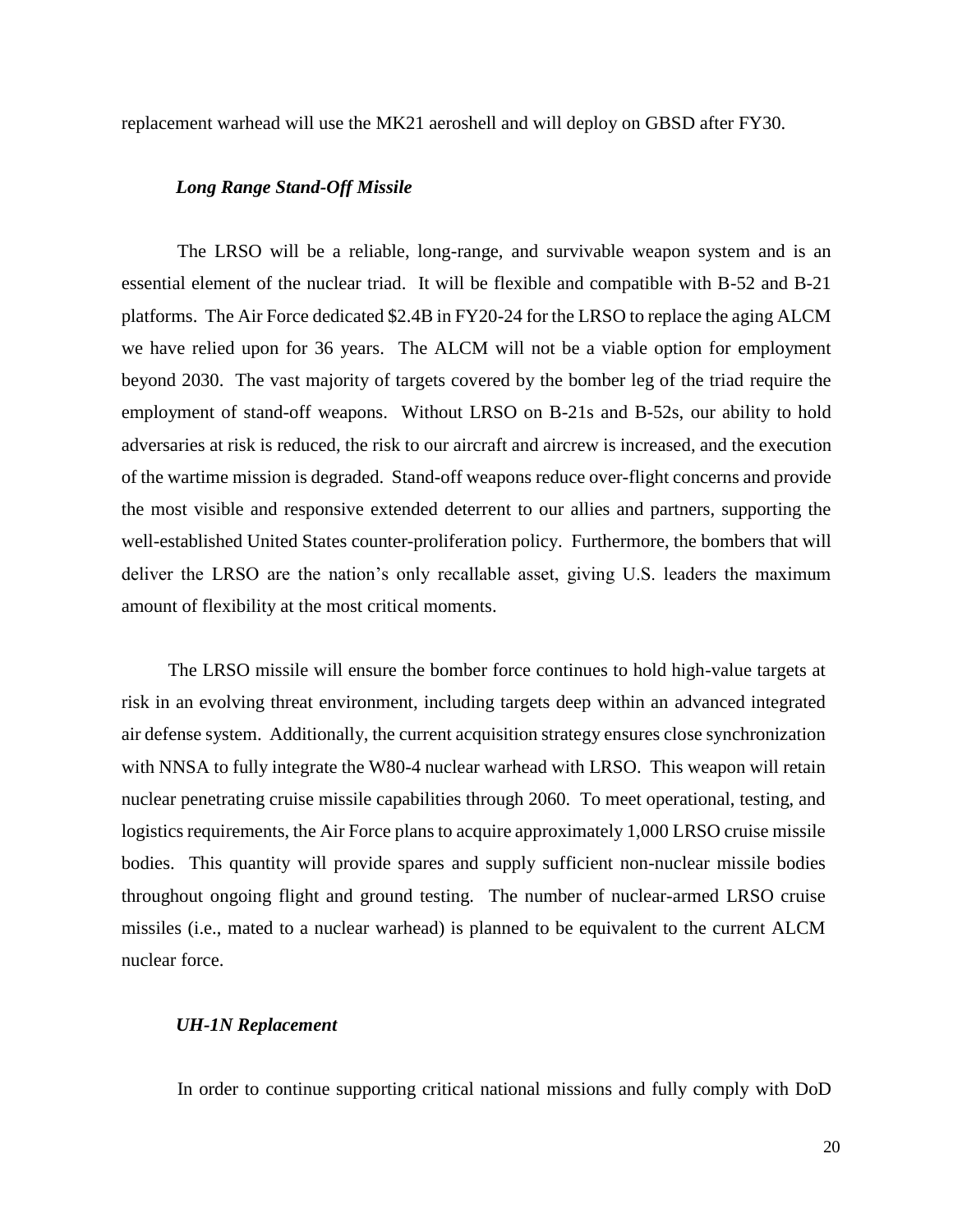and USSTRATCOM requirements, the Air Force has committed \$1.6B in FY20-24 toward replacing the UH-1N fleet, as the legacy platform falls short of missile field operational needs, notably speed, range, endurance, payload, and survivability. In September 2018, the Air Force selected Boeing's MH-139 as the replacement solution for the aging UH-1N fleet through a full and open competition, significantly advancing the capabilities over the legacy aircraft and saving the Air Force \$1.7 billion based on the service cost estimate. The timely fielding of this platform will enable the Air Force to meet nuclear security requirements and fully support Presidential Continuity of Government missions in the national capital region. The first aircraft is already on the production line and is scheduled for delivery in November 2019. Initial Operating Capability at the first Global Strike base is anticipated in FY22.

#### **Conclusion**

I look forward to updating the committee on our progress and building trust through our common goal: to protect the United States with a safe, secure, reliable, effective, and affordable long-range precision strike force. We remain focused on climate and culture to get us there, particularly in the areas of excellence, teams, and people. The Air Force requires authentic leaders who excel at two things: connecting with Airmen and connecting Airmen to the Air Force family. Leaders at every level must cultivate a culture and climate of respect, encourage personal and professional growth, and advocate for Airmen to ask for help if they need it. Our work demands excellence, not perfection, and Airmen at every level are valued team members working together to accomplish the mission. Authentic leaders encourage innovation, bold ideas, and better ways of going about our business. Revitalizing our squadrons and allowing commanders the space to lead boldly, to develop inclusive, diverse, and well-rounded teams of integrators will produce measurable results and create a better climate for the Airmen who will take our place. It will take teamwork to win tomorrow's fight and we are stronger together. We are on a good path moving forward, but there is a lot of work to be done.

AFGSC is committed to affordable modernization and sustainment of our nuclear triad and conventional forces. During this period of transition, it is imperative that we continue to seek out innovative solutions to bring the cost of modernization down. Our Air Force remains